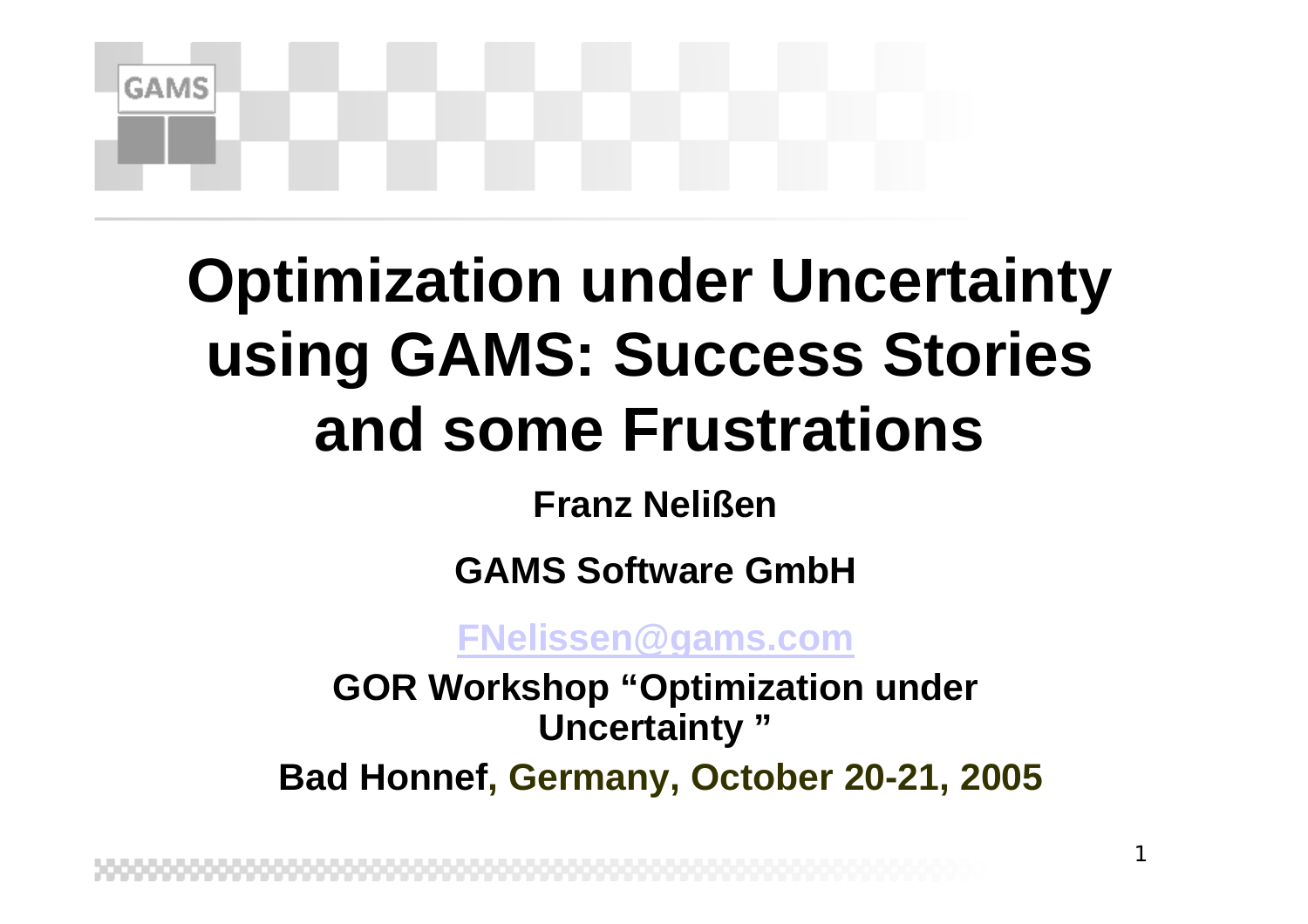### **GAMS Overview**

- Algebraic Modeling Languages and GAMS
- **Dealing with uncertainty** 
	- Static Models: The Mean Variance Model
	- Dynamic Models (Stochastic Programming)
- Summary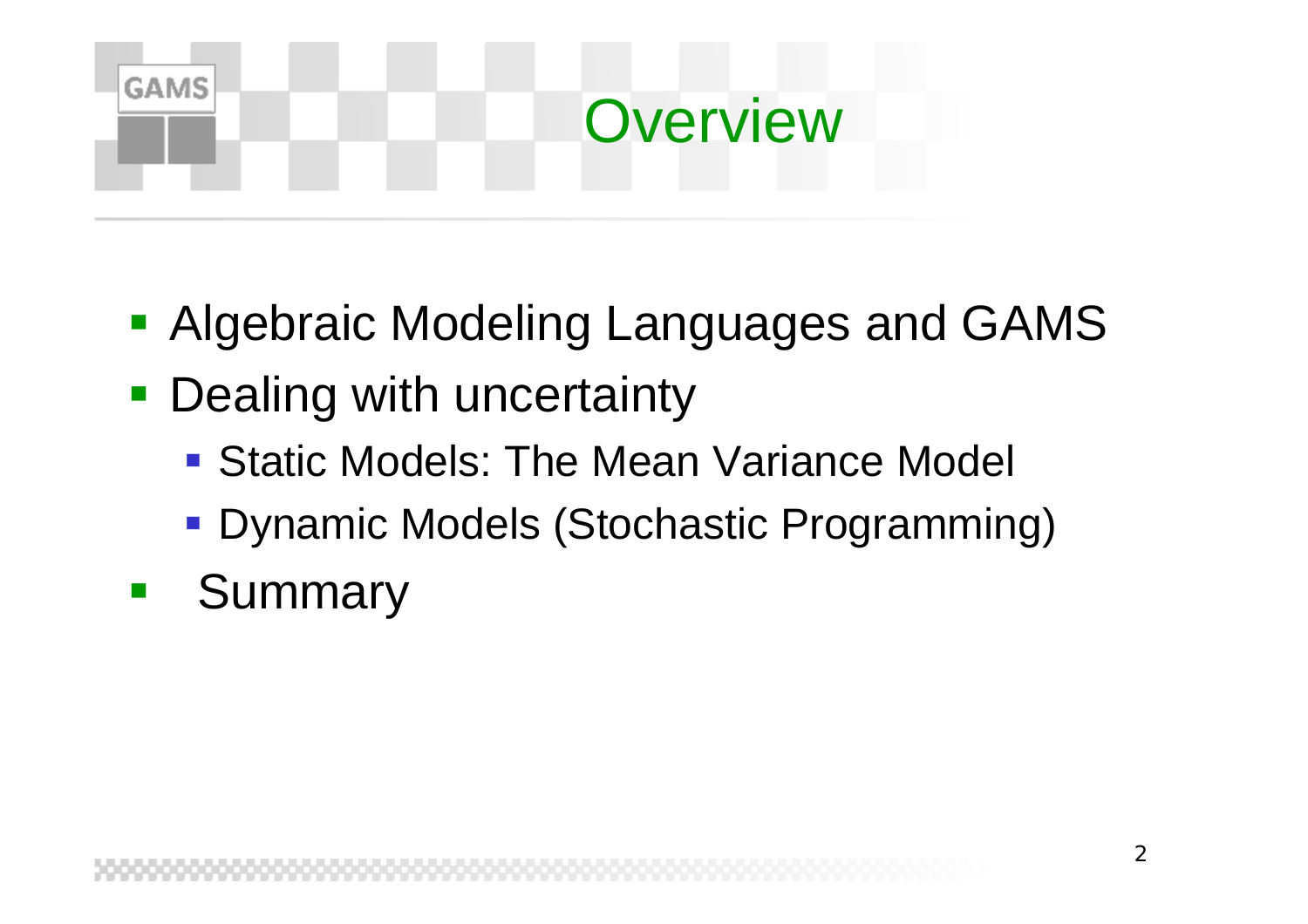### GAMS Development Corp. & GAMS Software GmbH

- **Example 1 B** General Algebraic Modeling System
- Started as a **research project** at the World Bank 1976
- Went commercial in 1987

- 
- **Professional software tool provider**
- Operating in a **segmented niche market**
- Broad **academic** and **commercial** user base
- **Offices in Washington, D.C and Cologne**

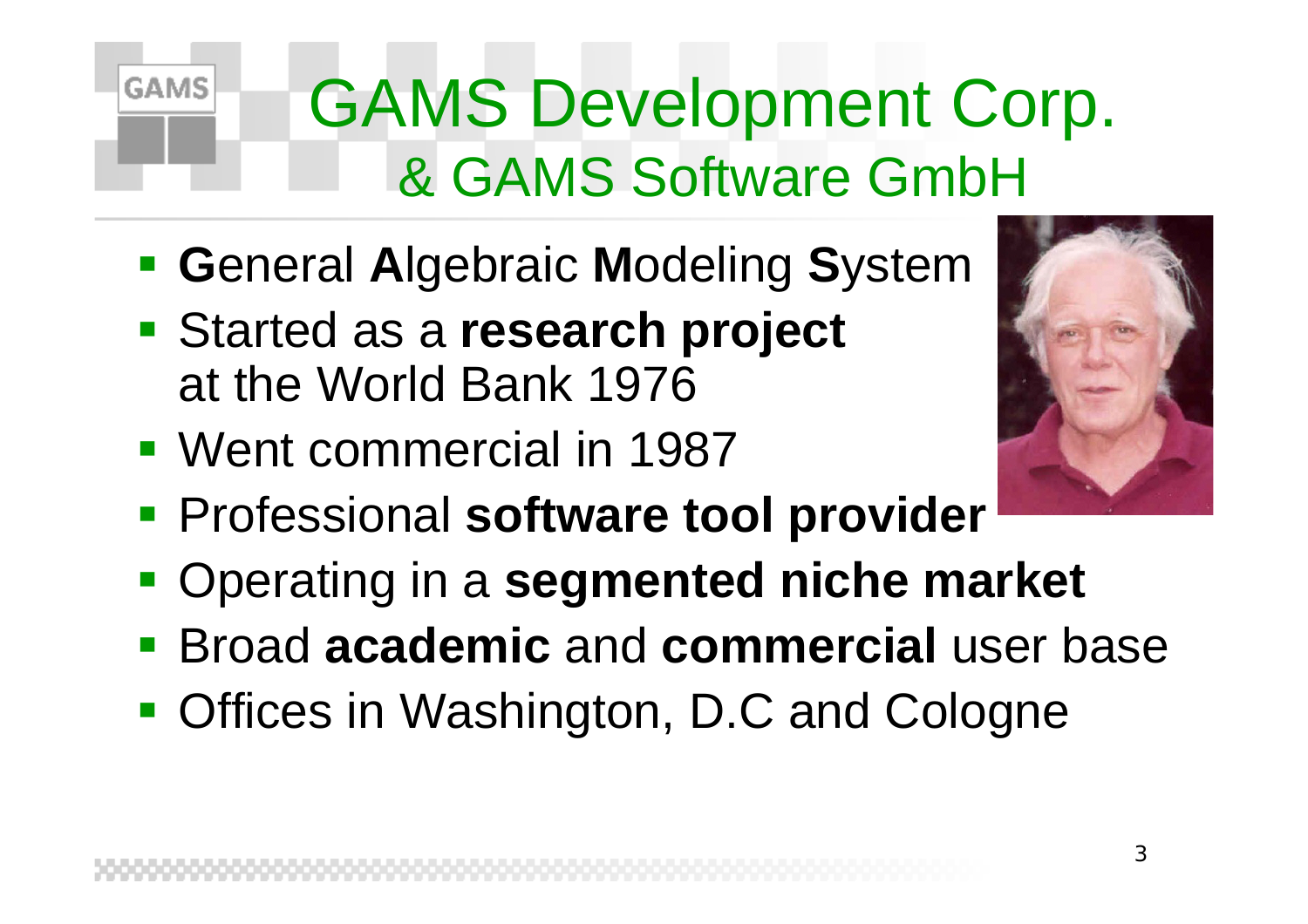## Modeling Tools

**Spreadsheets** 

- **General programming languages** →C++, Delphi, FORTRAN, Java, VBA, ...
- **Algebraic Modeling Languages**
- **Specialized software for certain applications**
- **Mixture of different approaches**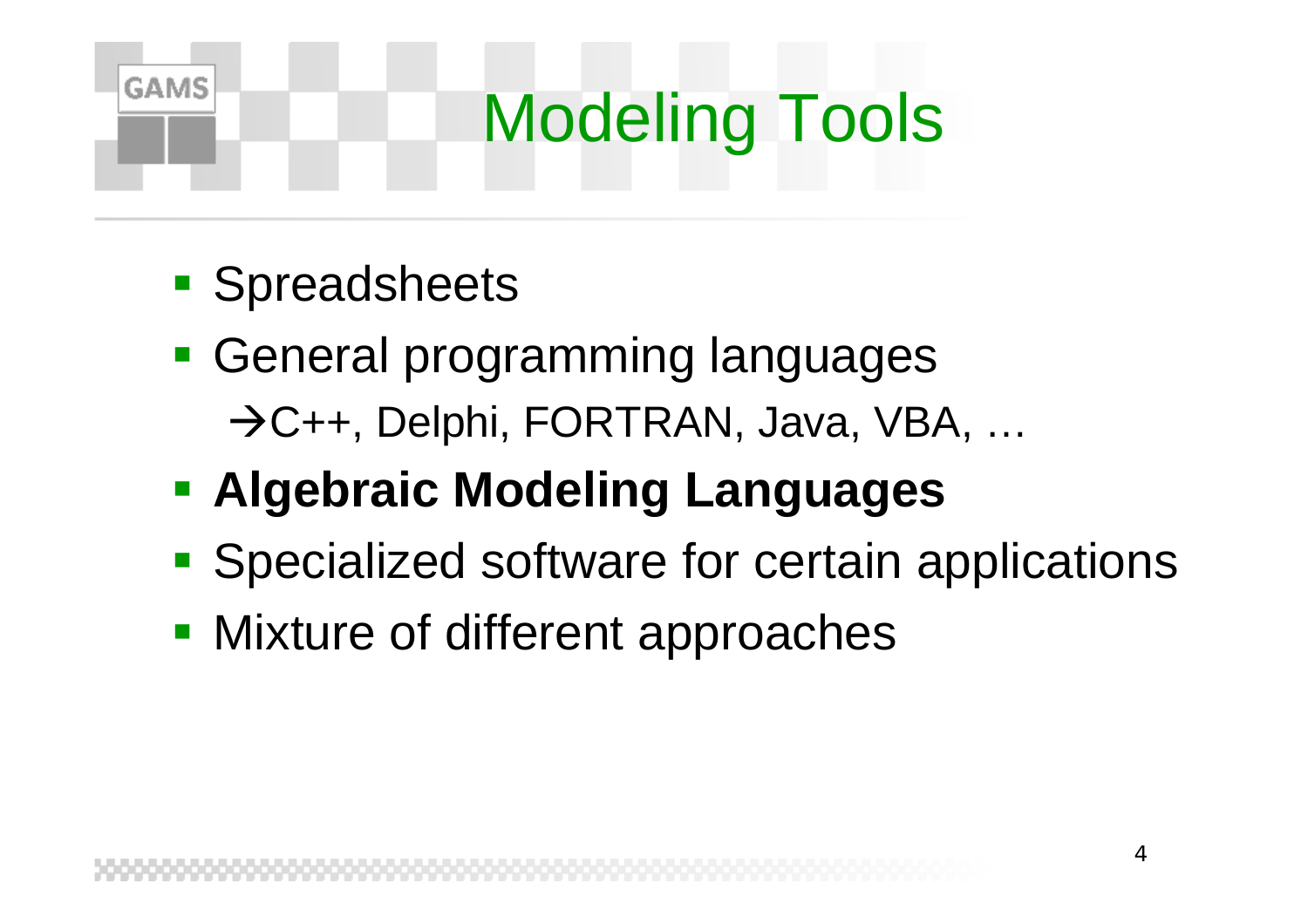#### What are Algebraic Modeling **GAMS** Languages?

#### **→ Allow efficient handling of mathematical optimization problems**

Goals:

- **Support the decision making process**
- **Increase productivity** during model building and solution process
- **Adapt models** quickly to new situations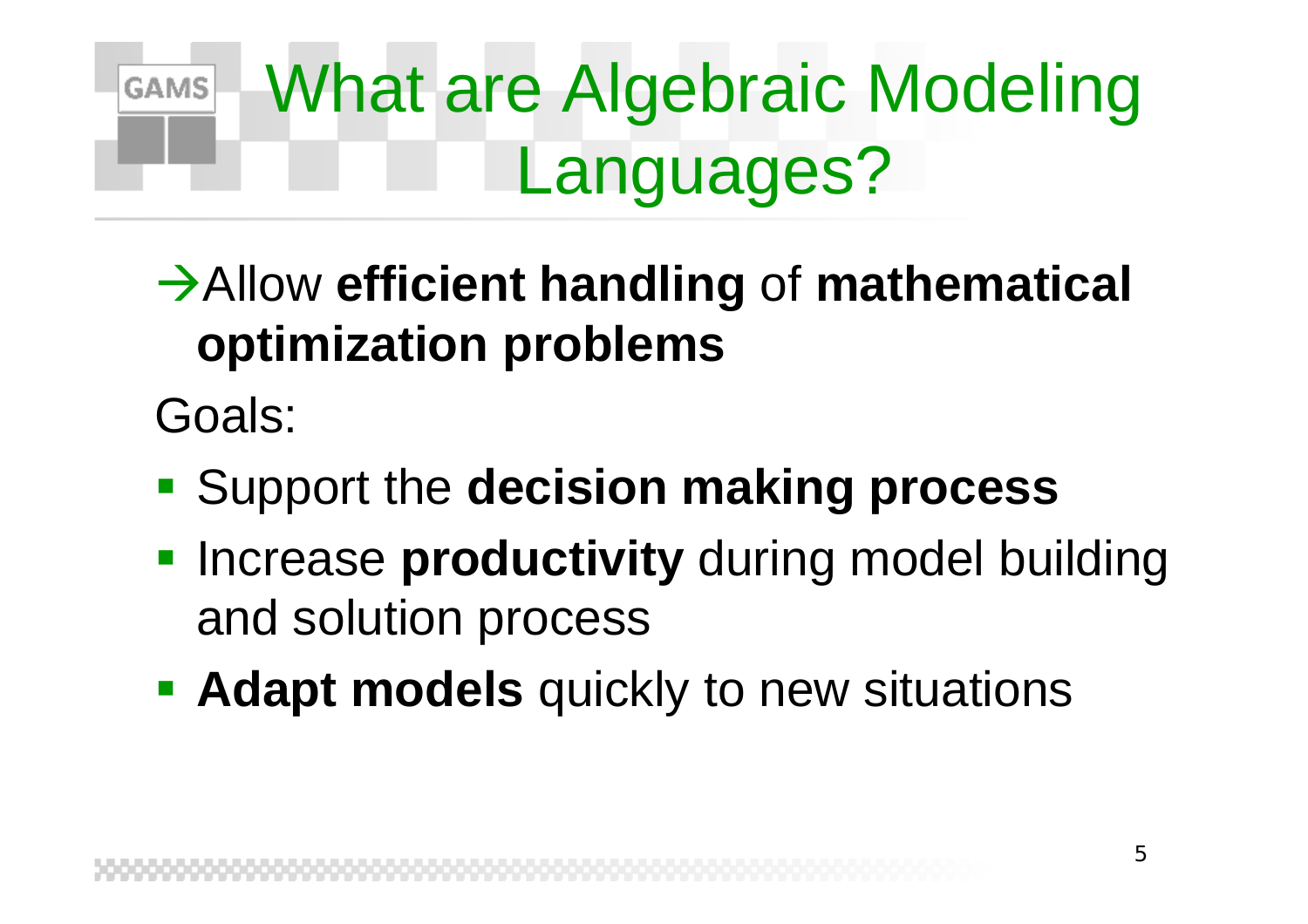### Key Elements of Algebraic Modeling Languages

#### **Declarative** approach

- **Implementation of the optimization problem is close to its** mathematical formulation:
	- Variables, constraints with arbitrary names
	- Sets, indices, algebraic expressions, powerful sparse index and data handling
	- **Efficient but simple syntax**
- **Model formulation contains no hints how to process the** model  $\rightarrow$  Algebraic Modeling Language translates this representation into another form suitable for the optimization algorithm
- Also **procedural elements**: Loops, procedures, macros, …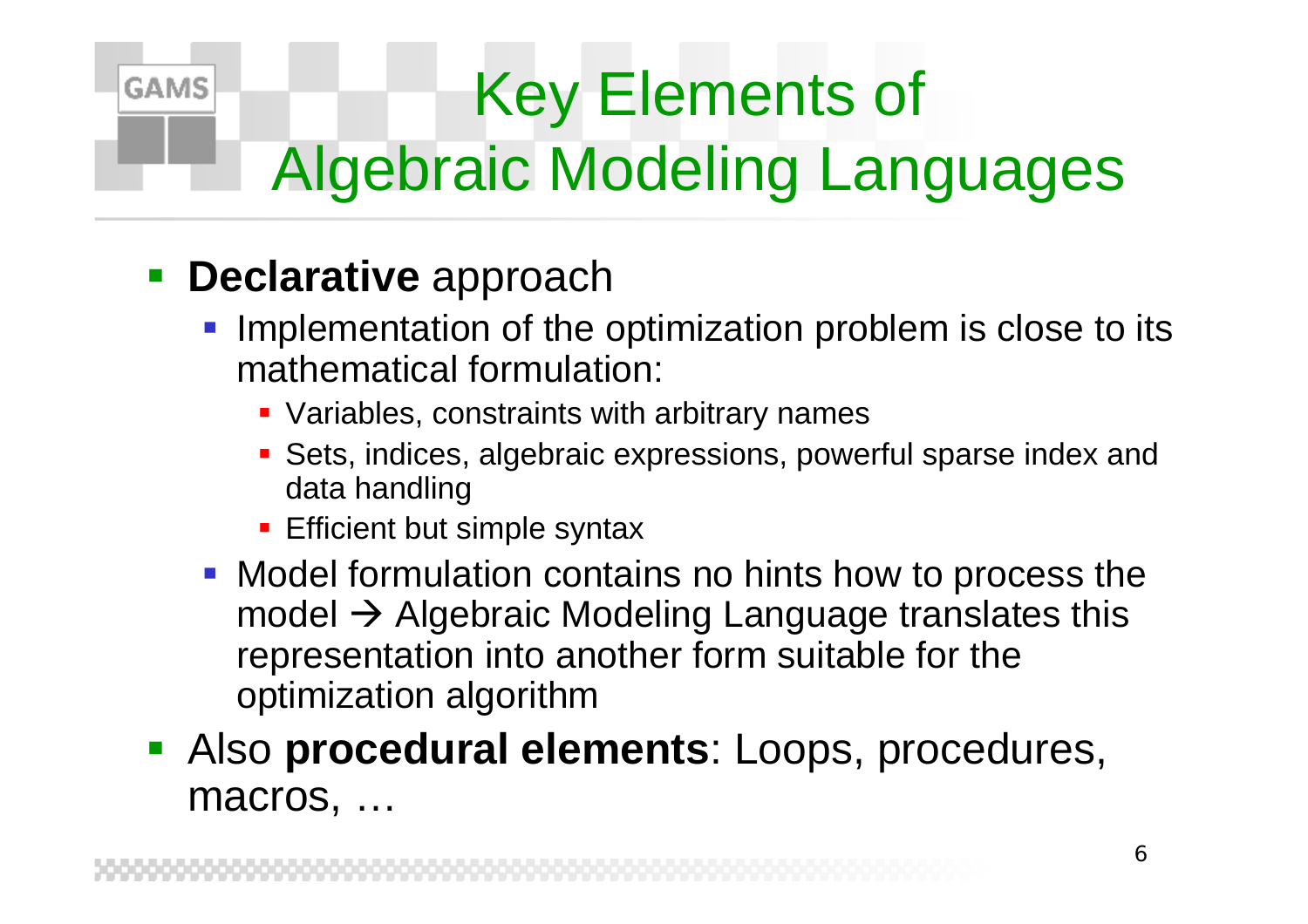## GAMS Basic Principles

- $\mathbb{R}^3$ Balanced **mix** of **declarative** and **procedural** approaches
- $\mathbb{R}^3$  **Separation** of **model** and **data**: Core model is data independent and scalable
- **Separation** of **model** and **solution methods**:

- k. Multiple model types: LP, MIP, NLP, QCP, MIQCP, MINLP, MCP…
- F Maintained links to commercial and research algorithms (open solver interface)
- **Separation** of **model** and **operating system**: Models are platform independent
- $\mathbb{R}^2$  **Open architecture** and **interfaces** to other systems: GUI, Excel, database, programming languages etc.
- $\mathbb{R}^3$  **Maintainable** models and **protection of investments** in models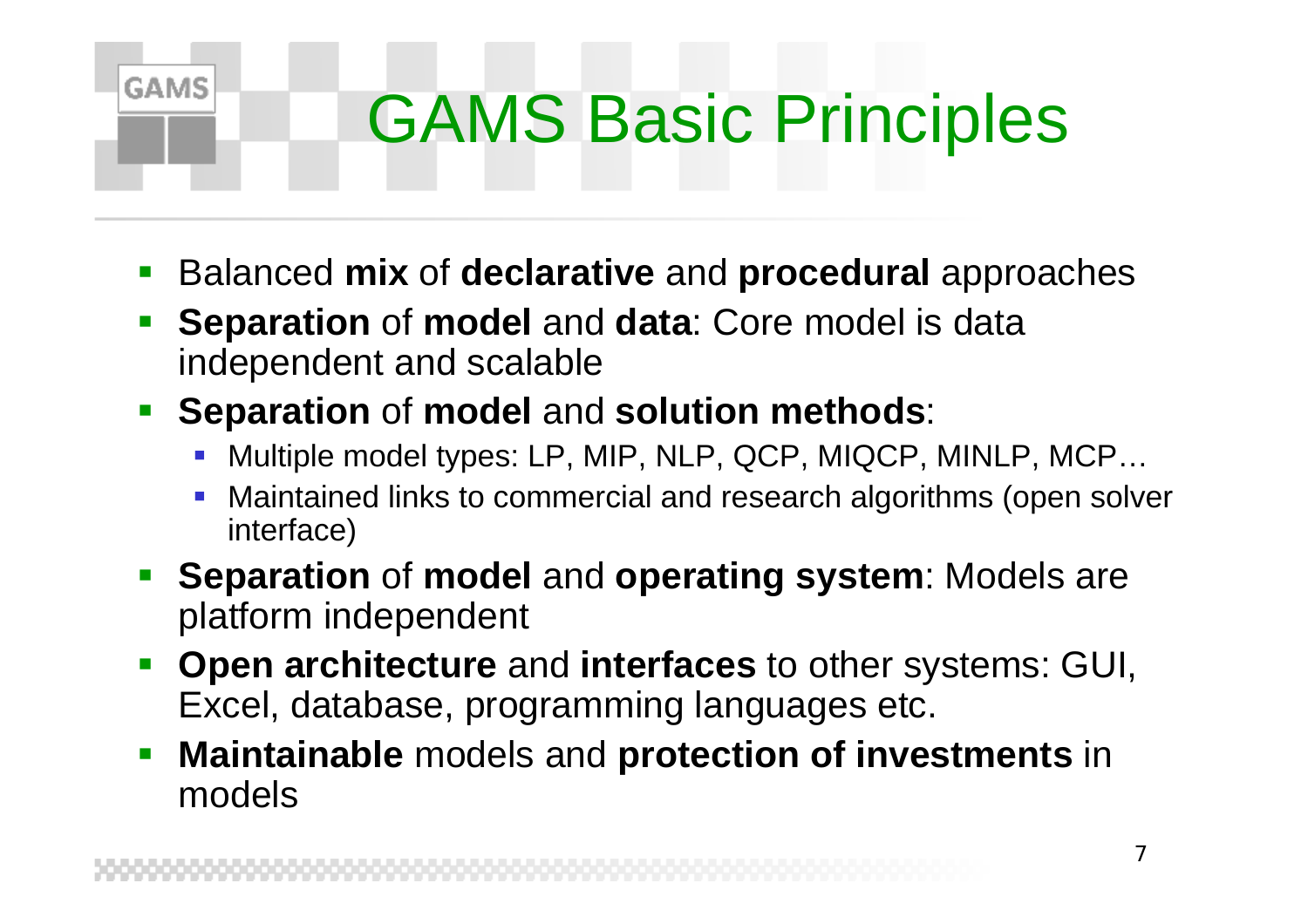#### **GAMS** Typical GAMS Application Areas\*

- Agricultural Economics
- П Applied General Equilibrium
- Chemical Engineering
- п Economic Development
- П **Econometrics**
- Energy
- Environmental Economics
- П Engineering
- Finance
- Forestry
- П International Trade
- **Logistics**
- Macro Economics
- П **Military**
- п Management Science and OR
- **Mathematics**
- П Micro Economics
- Physics
- \* Illustrative examples in the GAMS Model Librar y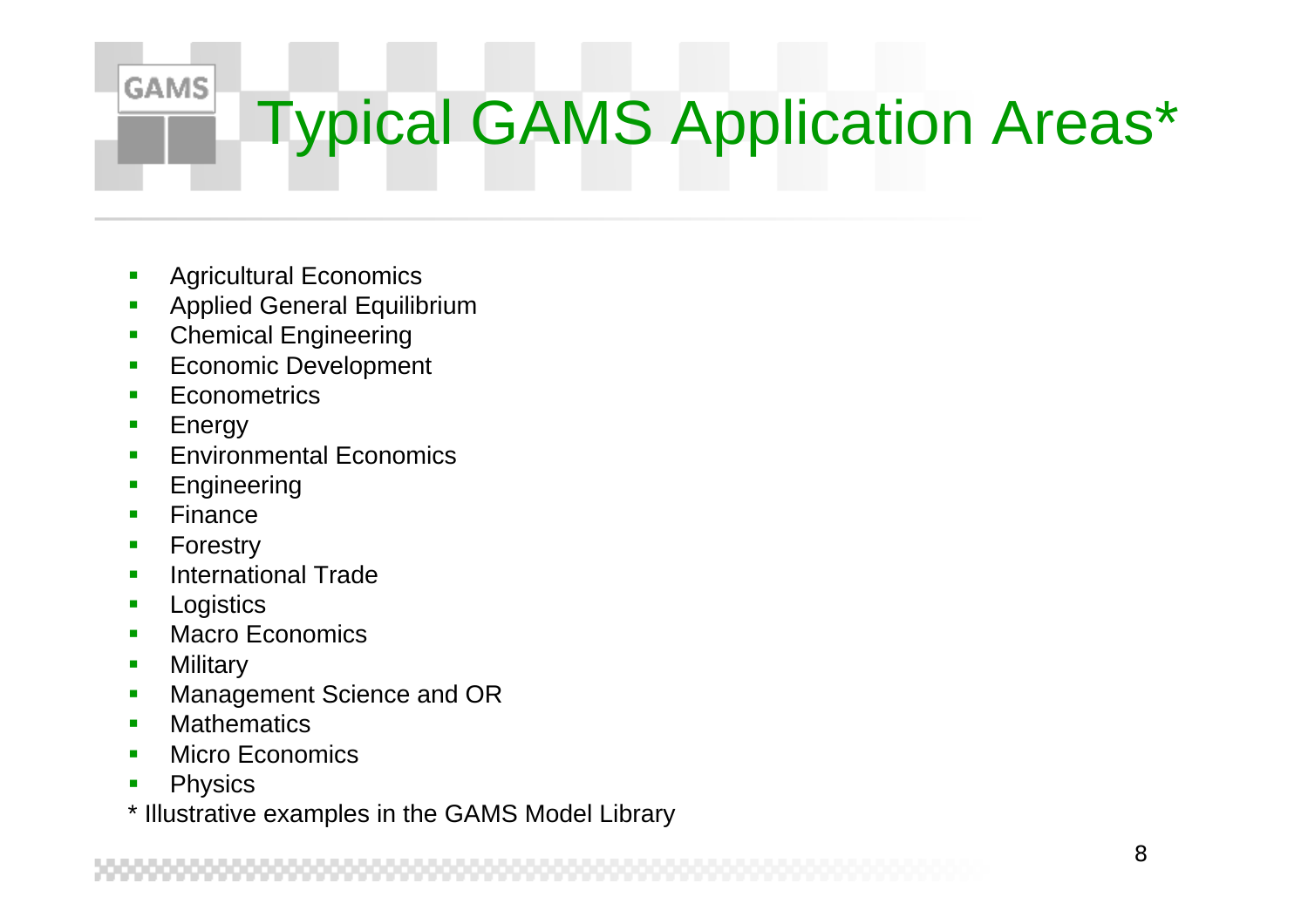

- Very **active** area with **significant contributions** to modeling and with important practical applications
- Some of the reasons:
	- Obvious impact of uncertainty
	- Dealing with uncertainty = *Risk Management* (**Basel II** )
	- *Real money" - a small difference may mean a big advantage*
	- **High availability of data**
	- Very competitive and liquid markets  $\rightarrow$  Many instruments and strategies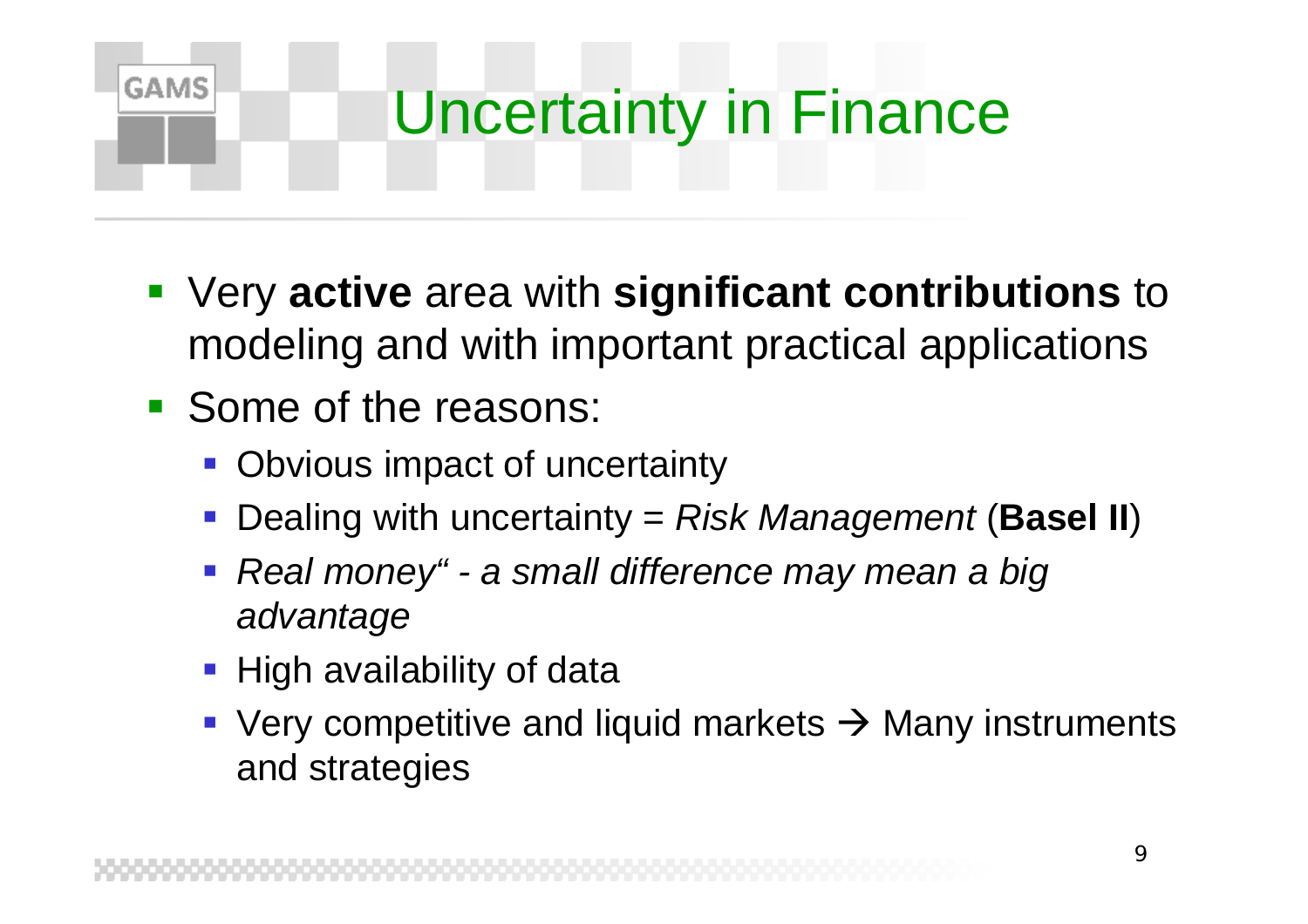

## Optimization Models in Finance

- "Static " models: The **decision is made once**, **no further changes** possible
	- **Mean-Variance Models**
	- *Portfolio Models for Fixed Income*
	- *Indexation Models ( "Tracking Models ")*
	- *Scenario based Optimization*
- **"Dynamic" models: Sequence of decisions** 
	- **Stochastic Programming**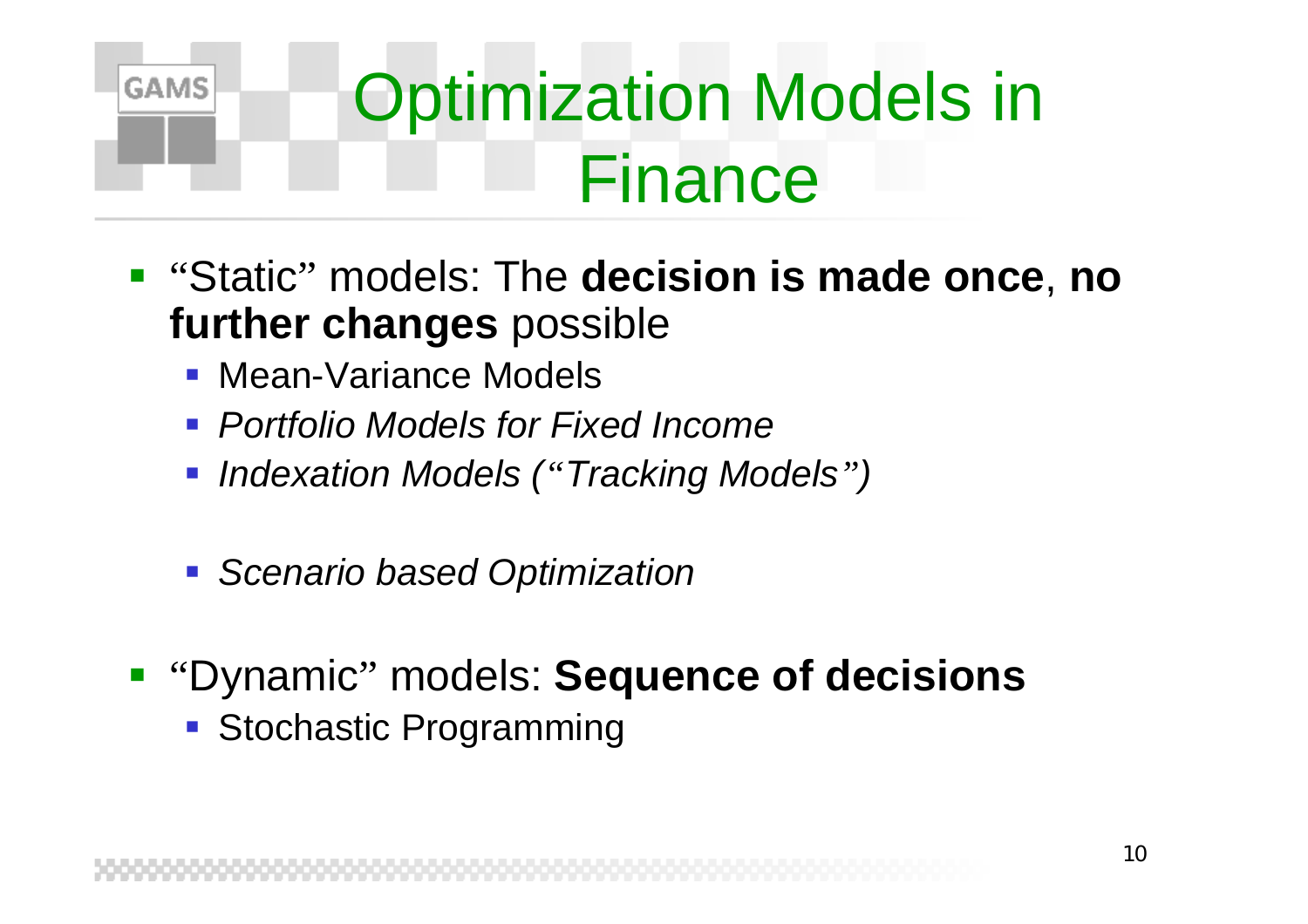## Mean-Variance Model

Markowitz (1952)→Nobel prize 1990 Some investments  $\boldsymbol{\mathsf{x}}_i$  with historical data:

- Expected returns of investments:  $\mu$ ; **Mean** of historical returns
- Risk: Variance of investments Q<sub>i,j</sub>



- Goal: **Balance risk** *r* of portfolio against expected **returns** of portfolio
- $\rightarrow$ Minimize variance v of portfolio for a given target **return***r*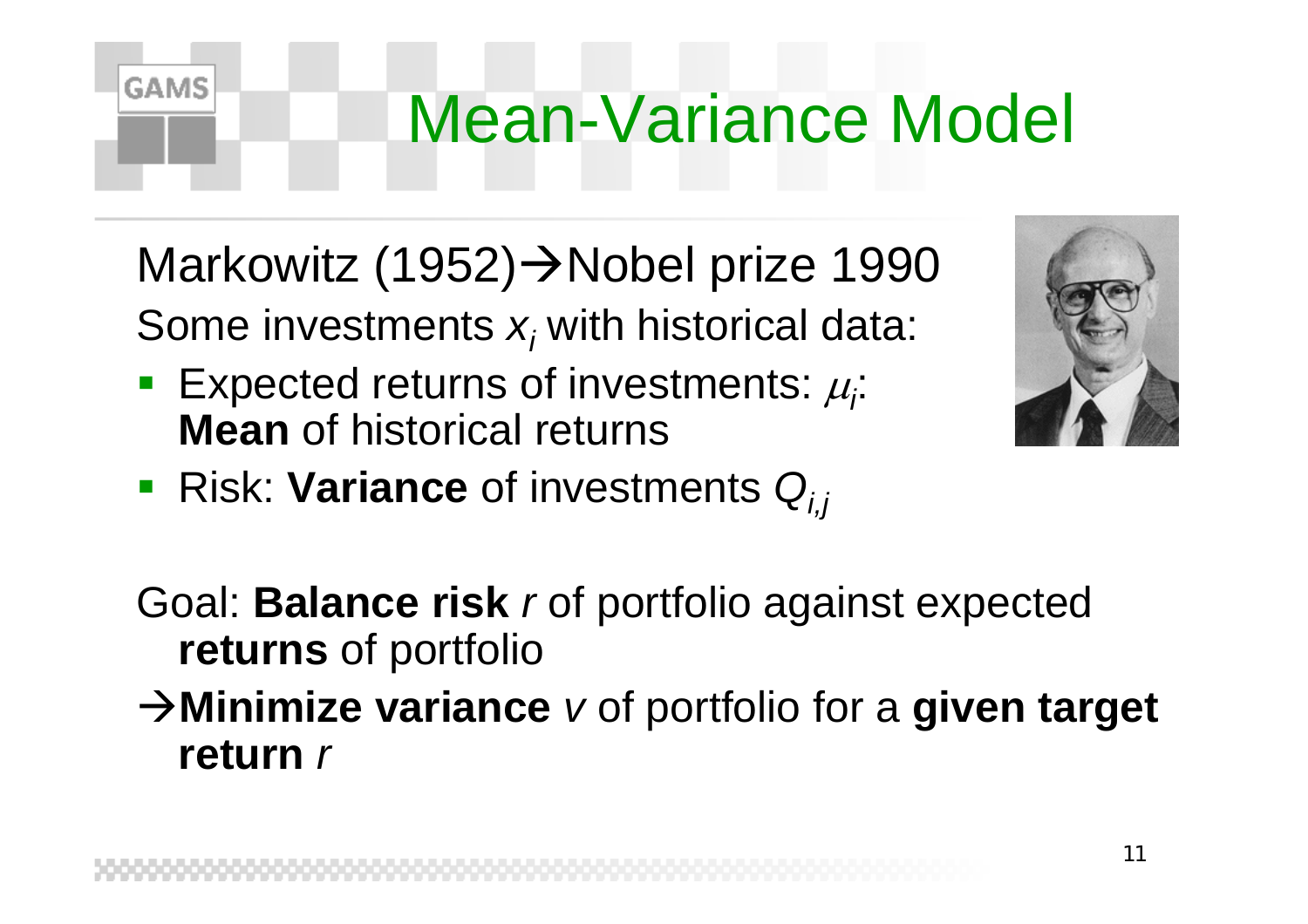

### Mean-Variance Model **Equations**

$$
Min \sum_{i=1}^{I} \sum_{j=1}^{J} x_i Q_{i,j} x_j
$$
  
s.t. 
$$
\sum_{i=1}^{I} \mu_i x_i = r
$$

$$
\sum_{i=1}^{I} x_i = 1, \quad x_i \ge 0
$$

#### Algebraic Representation:

- $zdef..$  v =g= sum((i,j),  $x(i)*q(i,j)*x(j)$ );
- rdef..  $r == sum(i, mu(i)*x(i));$
- budget.. sum $(i, x(i)) == 1;$
- $x.lo(i) = 0;$  # no borrowing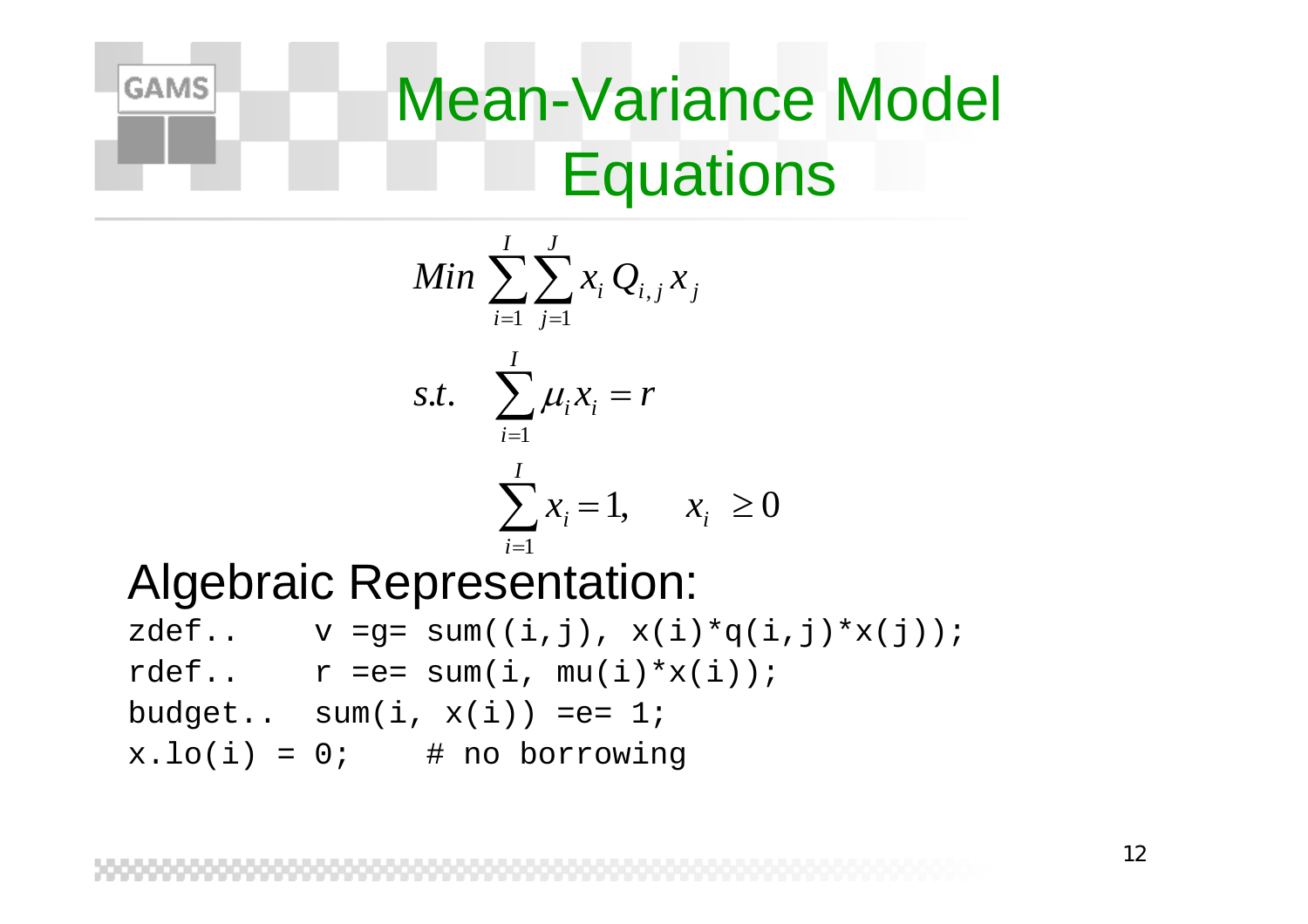

#### Mean-Variance Model Core GAMS Model

| \$eolcom # |                                                    |                                                |  |  |  |
|------------|----------------------------------------------------|------------------------------------------------|--|--|--|
| Set i      | analyzed investments; alias (i,j);                 |                                                |  |  |  |
|            |                                                    | Parameter $q(i,j)$ variance matrix;            |  |  |  |
| Variables  | $\overline{\mathbf{V}}$                            | variance of portfolio,                         |  |  |  |
|            | $\mathbf r$                                        | expected return for the portfolio,             |  |  |  |
|            |                                                    | $x(i)$ fraction of the portfolio that consists |  |  |  |
| $of$ i;    |                                                    |                                                |  |  |  |
|            |                                                    | Equations zdef variance of portfolio           |  |  |  |
|            | rdef                                               | expected return of portfolio                   |  |  |  |
|            |                                                    | budget budget constraint;                      |  |  |  |
|            | zdef $v = g = sum((i, j), x(i) * q(i, j) * x(j));$ |                                                |  |  |  |
|            | rdef $r == sum(i, mu(i) * x(i));$                  |                                                |  |  |  |
| budget     |                                                    | $sum(i, x(i)) == 1;$                           |  |  |  |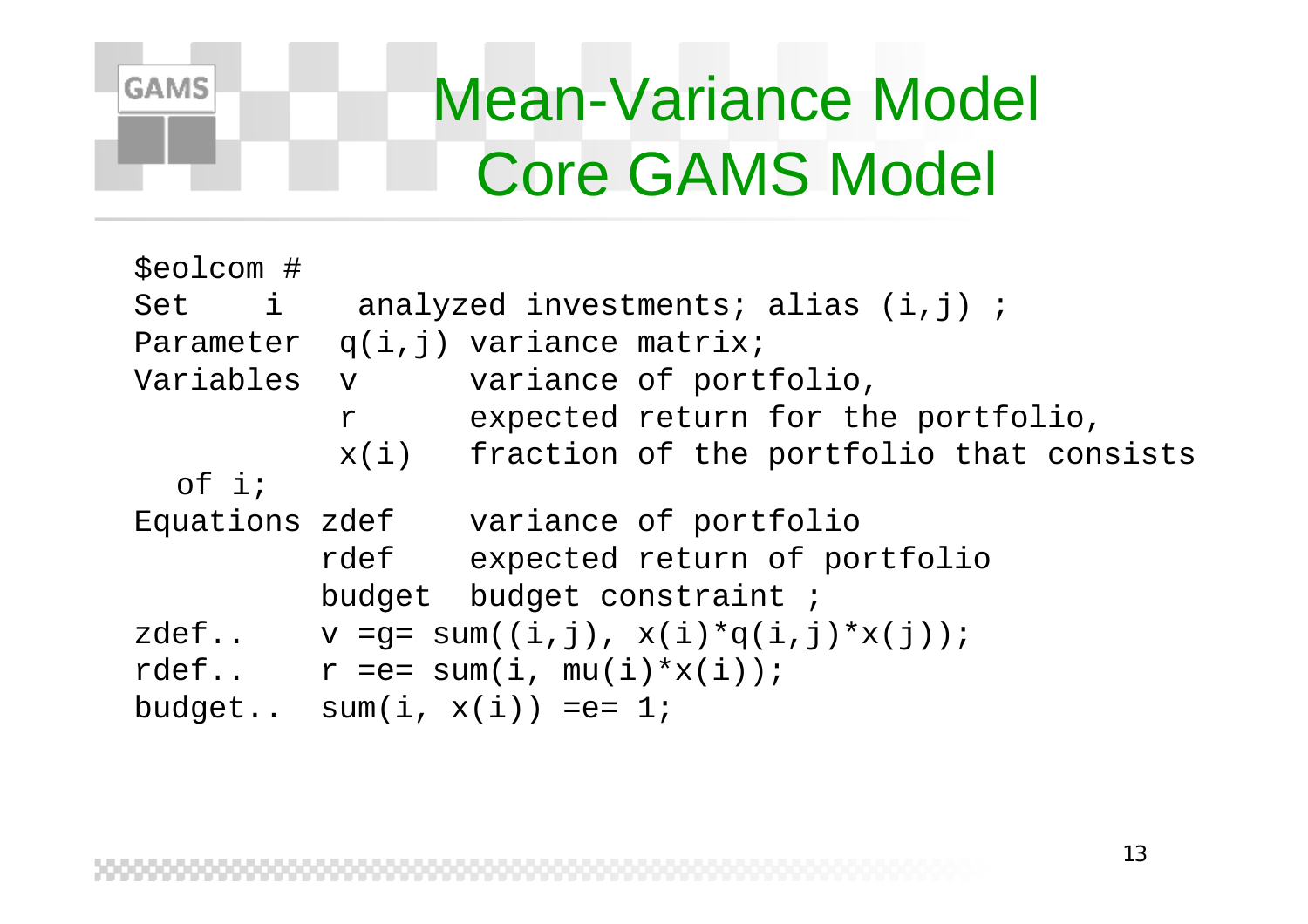

#### Mean-Variance Model **Data**

| Set $i / cn, fr, gr, jp, sw, uk, us$ |    |                    |                                            |       |            |       |            |            |
|--------------------------------------|----|--------------------|--------------------------------------------|-------|------------|-------|------------|------------|
|                                      |    | Parameter $mu(i)/$ |                                            |       |            |       |            |            |
| cn                                   |    | $0.1287$ , fr      | $0.1096$ ,                                 |       | gr 0.0501, | jp    | $0.1524$ , |            |
| SW                                   |    |                    | $0.0763$ , uk $0.1854$ , us $0.0620$       |       |            |       |            | $\sqrt{i}$ |
| Table $q(i,j)$                       |    |                    |                                            |       |            |       |            |            |
|                                      |    | cn                 | fr                                         | gr    | jp         | SW    | uk         | us         |
|                                      | cn | 42.18              |                                            |       |            |       |            |            |
|                                      | fr | 20.18              | 70.89                                      |       |            |       |            |            |
|                                      | gr | 10.88              | 21.58                                      | 25.51 |            |       |            |            |
|                                      | jp | 5.30               | 15.41                                      | 9.60  | 22.33      |       |            |            |
|                                      | SW | 12.32              | 23.24                                      | 22.63 | 10.32      | 30.01 |            |            |
|                                      | uk | 23.84              | 23.80                                      | 13.22 | 10.46      | 16.36 | 42.23      |            |
|                                      | us | 17.41              | 12.62                                      | 4.70  | 1.00       | 7.20  | 9.90       | 16.42i     |
|                                      |    |                    | $q(i,j)\$ S(ord(j) gt ord(i)) = $q(j,i)$ ; |       |            |       |            |            |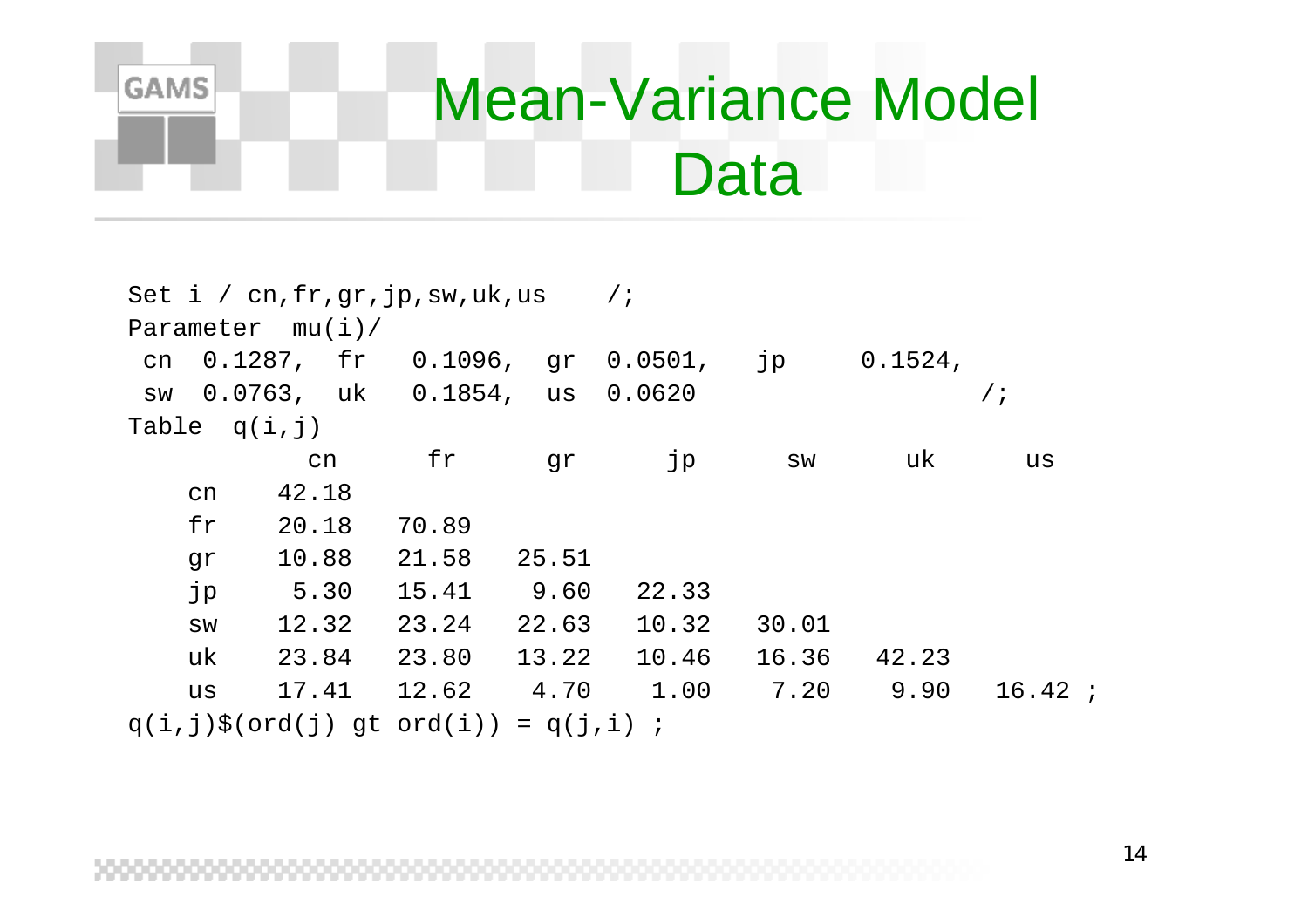# **GAMS**

### Mean-Variance Model Procedural Elements

```
15$include data.inc # get data from external file
x.lo(i) = 0; # no borrowing
Model var / all / ;
set p points for efficient frontier /minv, p1*p8, maxr/,
   pp(p) points used for loop / p1*p8 /;
parameter minr, maxr, \qquad #minimal and maximal return
         rep(p, *), rep(x, i); # some quick reportssolve var minimizing v using qcp
;#find portfolio with minimal variance
rep('minv', 'return') = r.l; minr=r.l;rep('minv','variance') = v.l; repx('minv',i) = x.l(i);
solve var maximizing r using qcp
; # find portfolio with maximal return
rep('maxr', 'return') = r.l; maxr=r.l;rep('maxr','variance') = v.l; repx('maxr',i) = x.l(i);
loop(pp, # trace efficient frontier
        r.fx = minr + (maxr-minr)/(card(pp)+1)*ord(pp);
        solve var minimizing v using qcp ;
       rep(pp,'return') = r.l;rep(pp, 'variance') = v.l;
       repx(pp,i) = x.l(i););
display rep, repx;
```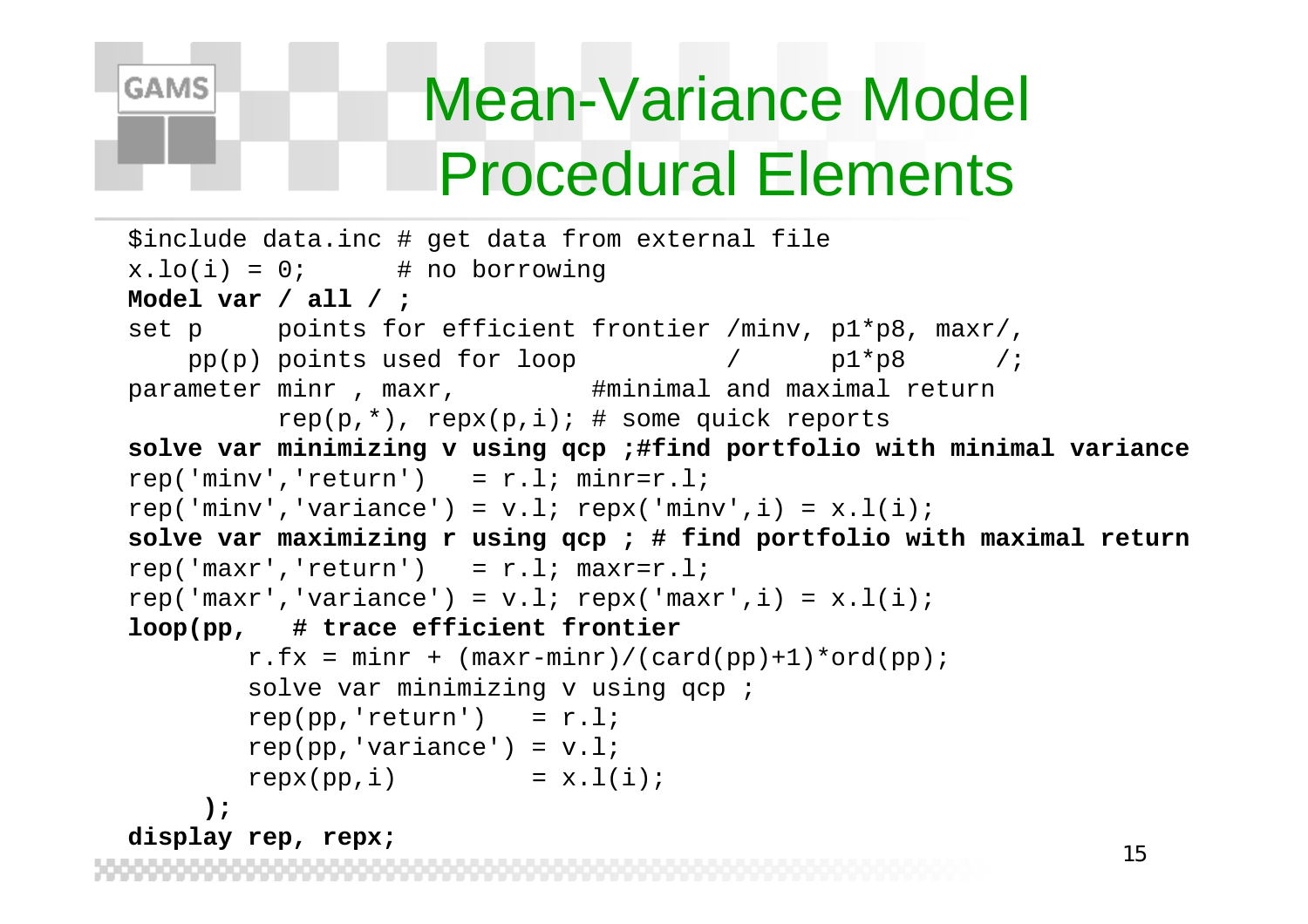

#### Mean-Variance Model **Solution**

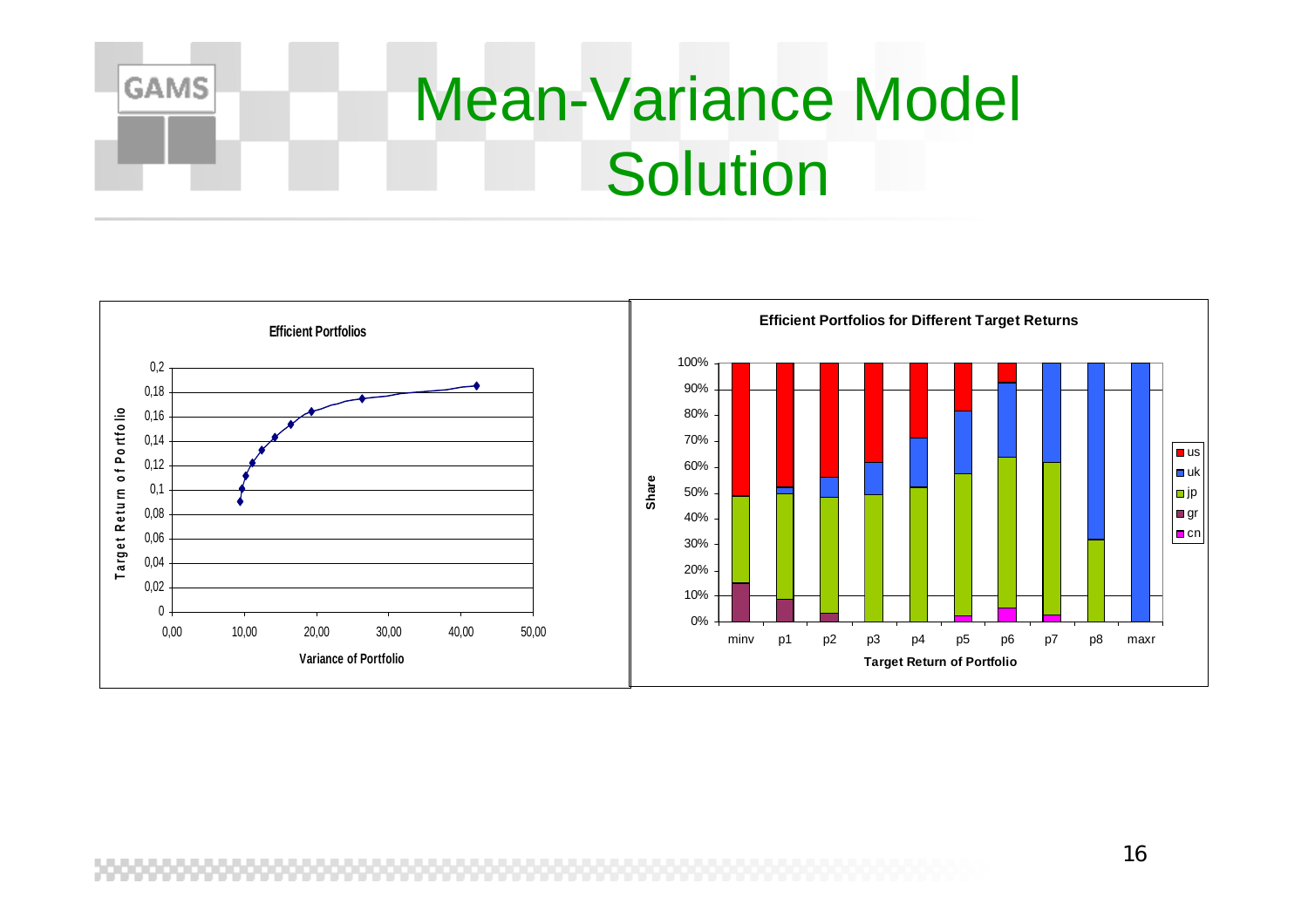

#### Mean-Variance Model **Extensions**

**-** Different risk attitudes:

min 
$$
\lambda \sum_{i=1}^{I} \sum_{j=1}^{J} x_i Q_{i,j} x_j - (1 - \lambda) \sum_{i=1}^{I} x_i \mu_i; \lambda \in \{0, ..., 1\}
$$

- **•**  $x_i$  may become negative  $\rightarrow$  Allowing borrowing (Short Sales)
- **Trading Restrictions ("Zero or Range"** Constraints) →Mixed Integer Quadratic Problem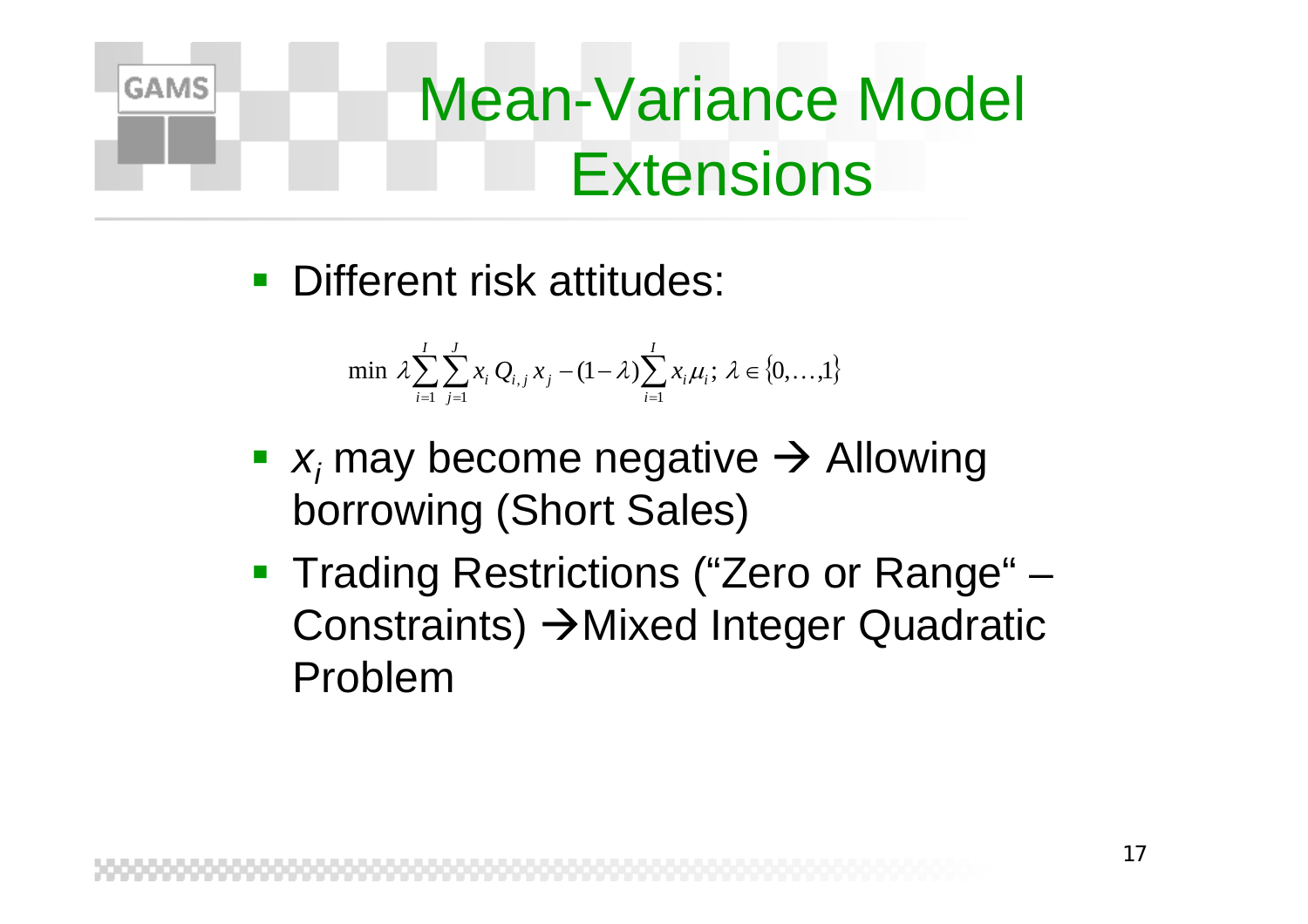#### Trading Restrictions - Data

Table bdata(i,pd) portfolio data and trading restrictions  $\star$  -  $$  increase - - decrease -

|    | old | umin | umax | lmin | lmax |
|----|-----|------|------|------|------|
| cn | 0.2 | 0.03 | 0.11 | 0.03 | 0.11 |
| fr | 0.2 | 0.04 | 0.10 | 0.04 | 0.10 |
| qr | 0.0 | 0.04 | 0.07 | 0.04 | 0.07 |
| jp | 0.0 | 0.03 | 0.11 | 0.03 | 0.11 |
| SW | 0.2 | 0.03 | 0.20 | 0.03 | 0.20 |
| uk | 0.2 | 0.03 | 0.10 | 0.03 | 0.10 |
| us | 0.2 | 0.03 | 0.10 | 0.03 | 0.10 |
|    |     |      |      |      |      |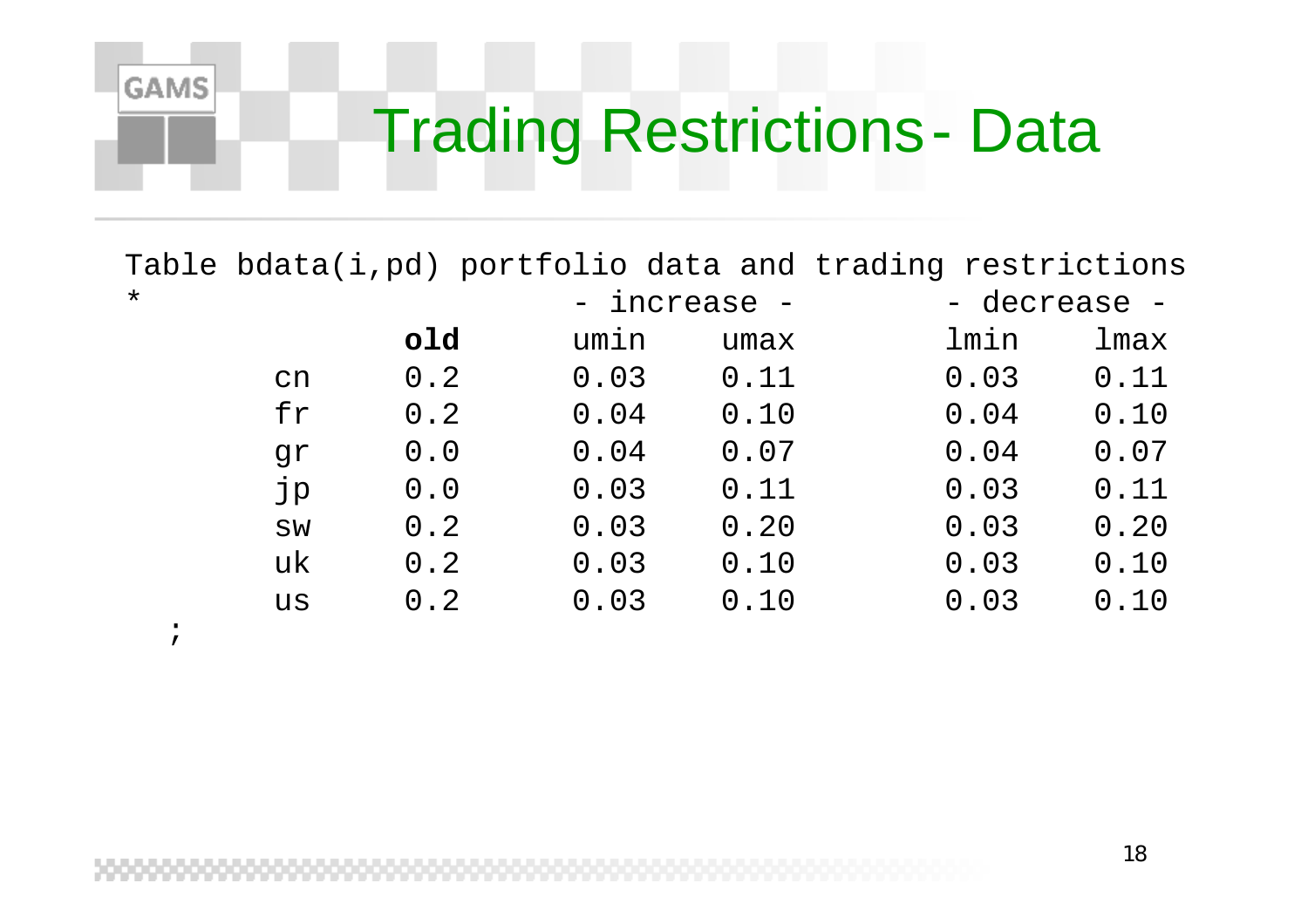### Trading Restrictions – Formulation

Variables xi(i) fraction of portfolio increase xd(i) fraction of portfolio decrease y(i) binary switch for increasing current holdings of i z(i) binary switch for decreasing current holdings of i; Binary Variables y, z; Positive variables xi, xd; Equations xdef(i) final portfolio definition,  $maxinc(i)$  bound of maximum lot increase of fraction of i, mininc(i) bound of minimum lot increase of fraction of i, maxdec(i) bound of maximum lot decrease of fraction of i, mindec(i) bound of minimum lot decrease of fraction of i, binsum(i) restrict use of binary variables;  $xdef(i)$ ..  $x(i) =e= bdata(i, 'old') - xd(i) + xi(i);$  $maxinc(i)$ .  $xi(i)$  = l=  $bdata(i, 'umax') * y(i);$ mininc(i)..  $xi(i) = q = bdata(i, 'umin') * y(i);$  $maxdec(i)$ .  $xd(i)$  = l=  $bdata(i,'lmax') * z(i);$ mindec(i)..  $xd(i) = q= bdata(i,'lmin') * z(i);$ binsum $(i)$ ..  $y(i) + z(i) = l = 1$ ; Model var2 /all/; Solve var2 minimizing v using migcp;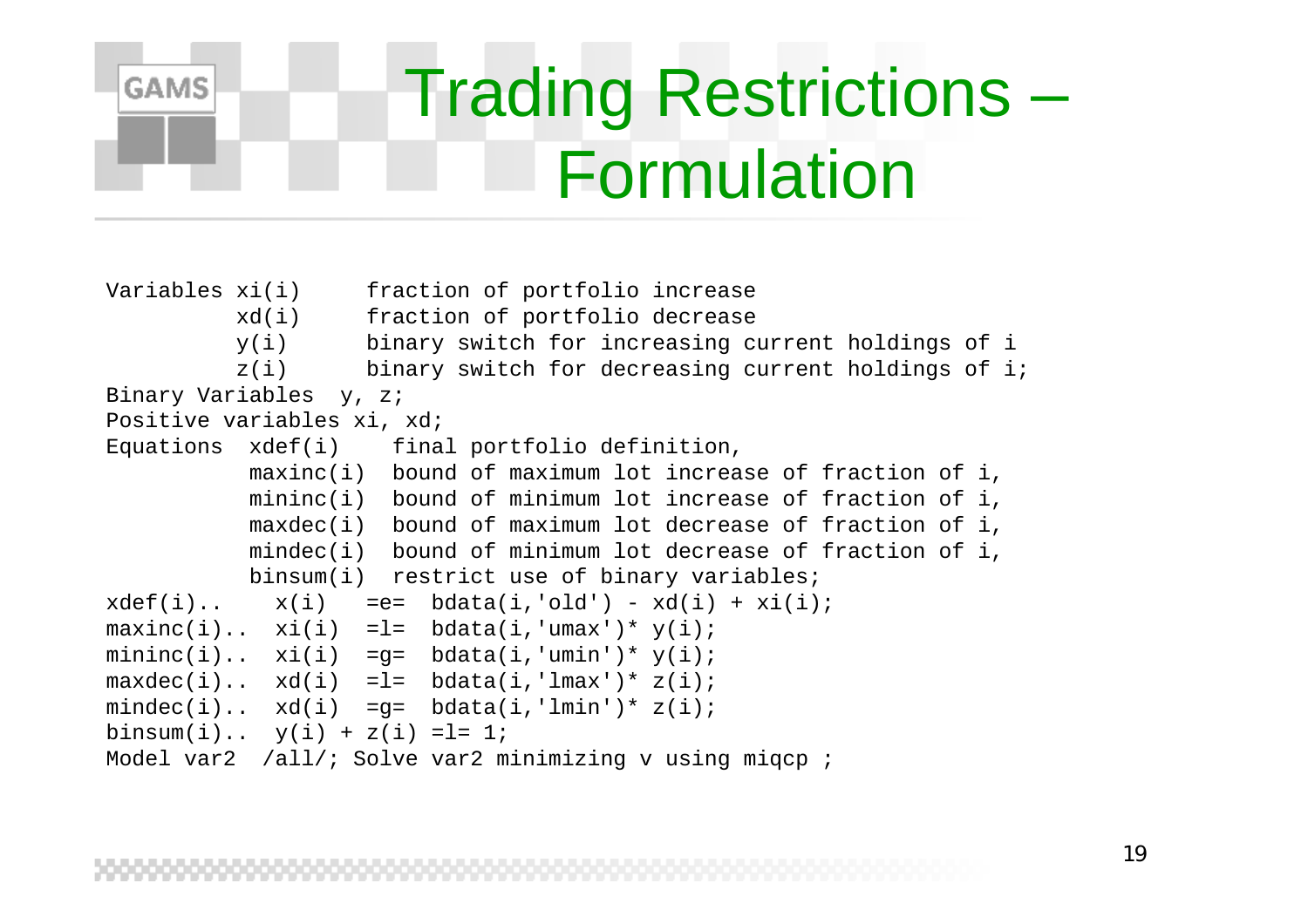

### Trading Restrictions – **Solution**

*Variance of Portfolio:*

- $\overline{\phantom{a}}$ *Original: 21.419*
- $\overline{\phantom{a}}$ *QCP, no Rest.: 9.66*
- $\blacksquare$ *MIQCP: 14.853*

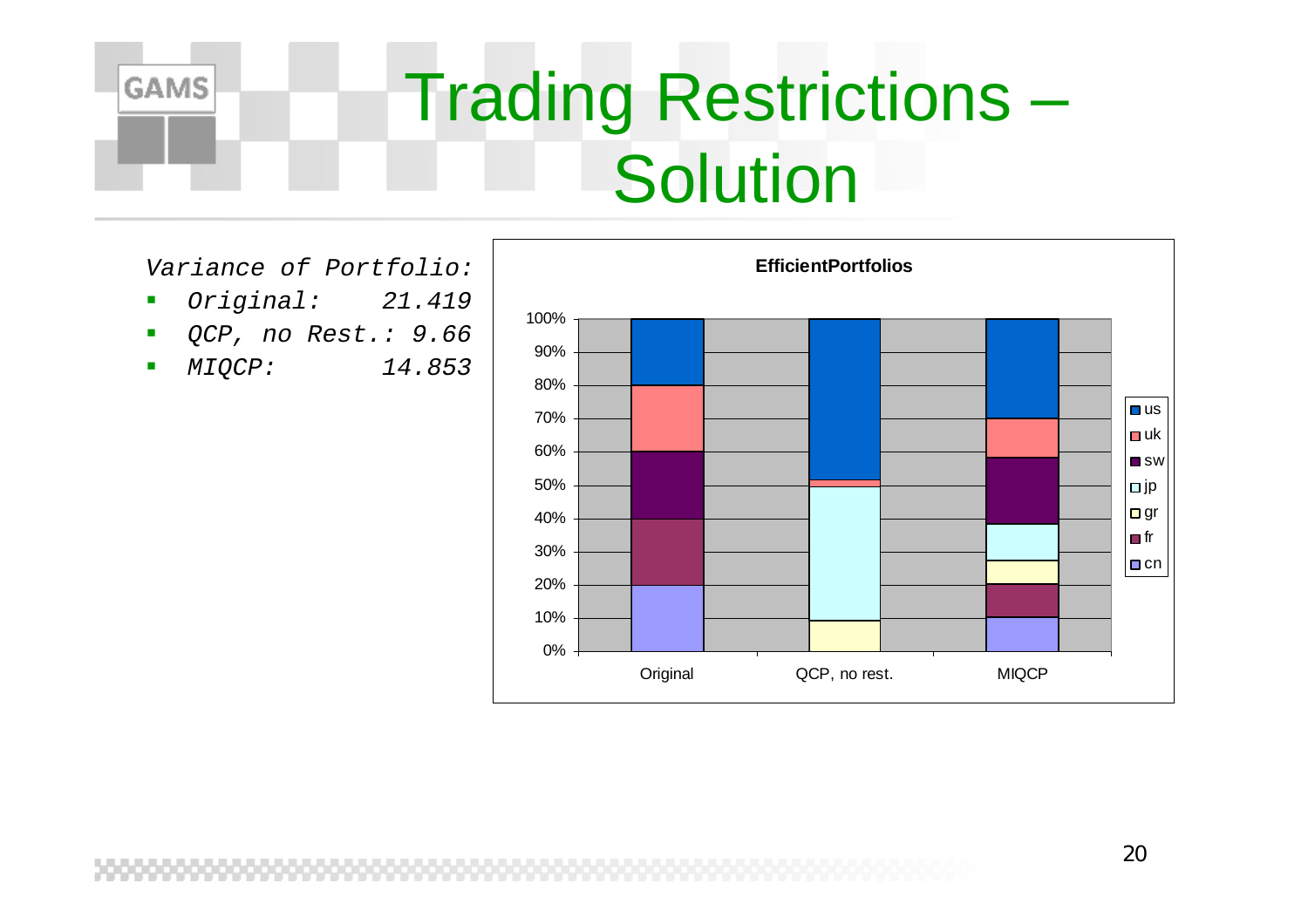#### **GAMS** Recent Developments

- **Support of codes, which take advantage of** special problem structures:
	- $\rightarrow$ Quadratic / Mixed Integer Quadratic Programming via Interior Point Methods / QP **Simplex**
- **Support of global optimization codes**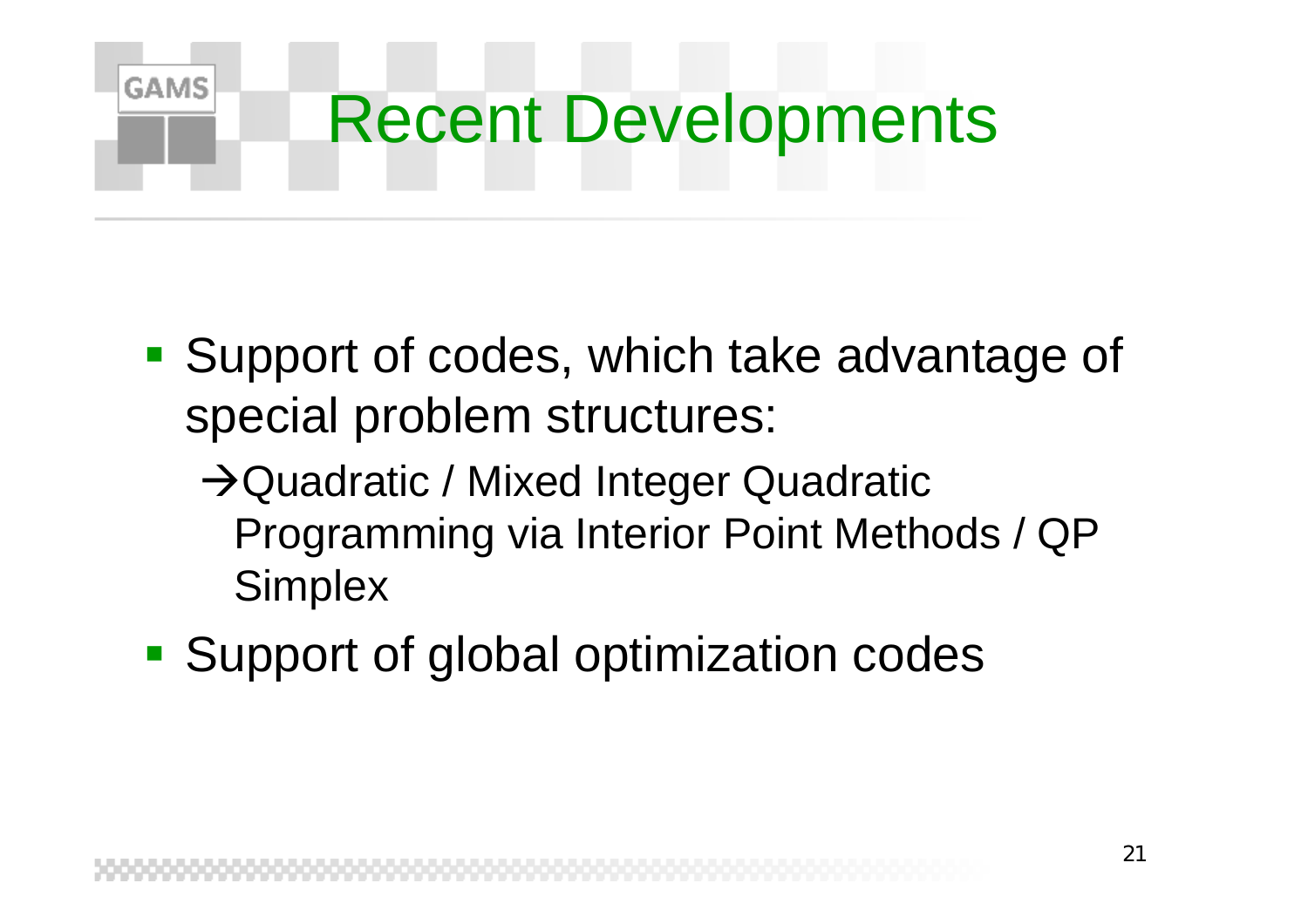## Stochastic Programming

- Stochastic Programming models allow sequence of decisions
- $\mathcal{L}_{\mathcal{A}}$ Elements:

- **Scenarios:** 
	- **Complete set of possible discrete realizations of the uncertain** parameters with probabilities
	- Capture complex interactions between different uncertain parameters (risk factors)
	- **What are "good scenarios"?**
	- **How many scenarios are necessary?**
	- How do we generate scenarios?
- **Stages**: Decisions points. First stage decisions now, second stage decision (depending of the outcome of the first stage decision) after a certain period and so on
- Æ**Recourse**: Describes how **decision variables** can **adept** to the **different outcomes** of the random parameters at each stage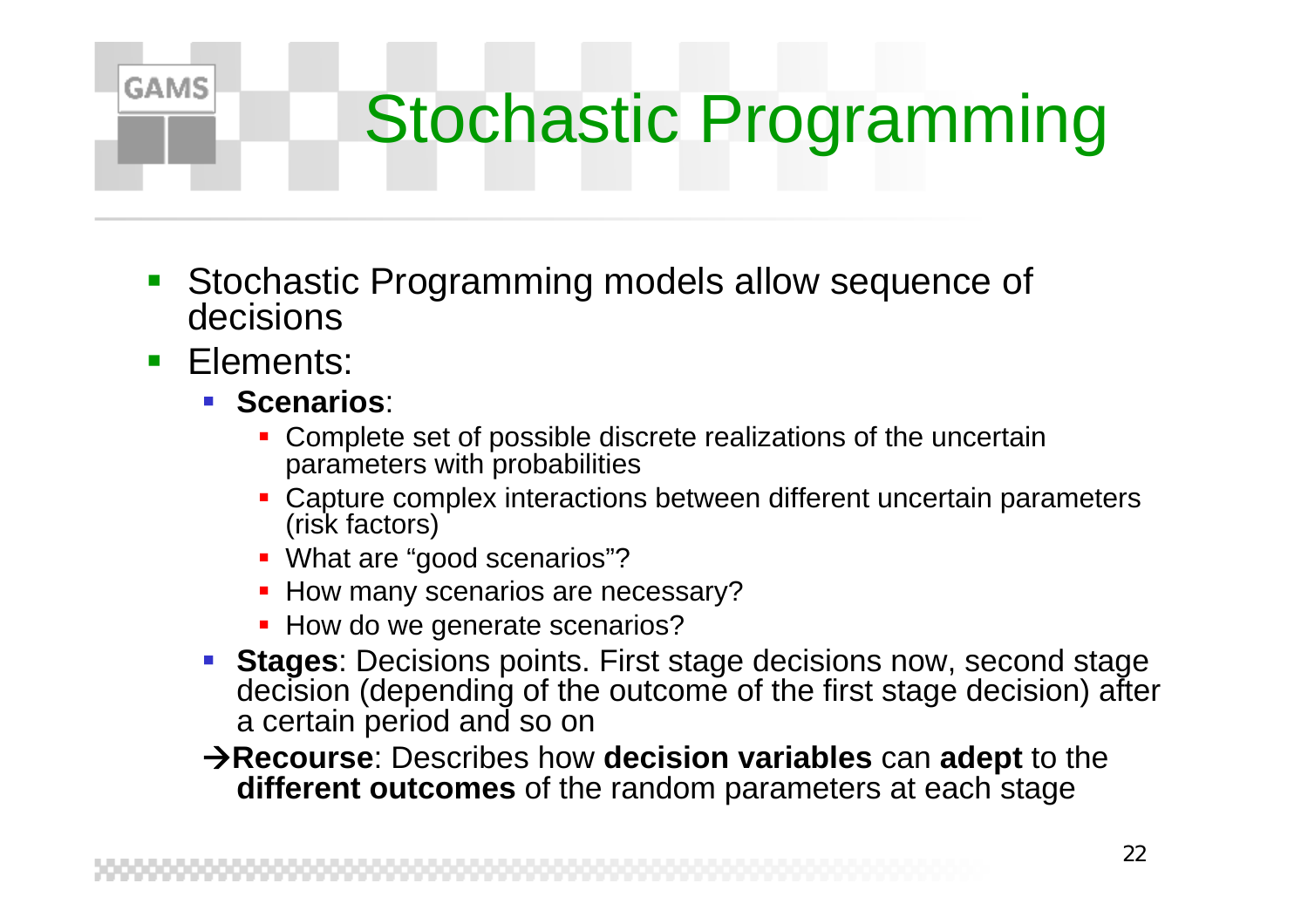#### **GAMS** A simple Scenario Tree



 $\mathcal{L}_{\mathcal{A}}$ combines scenarios, stages and probabilities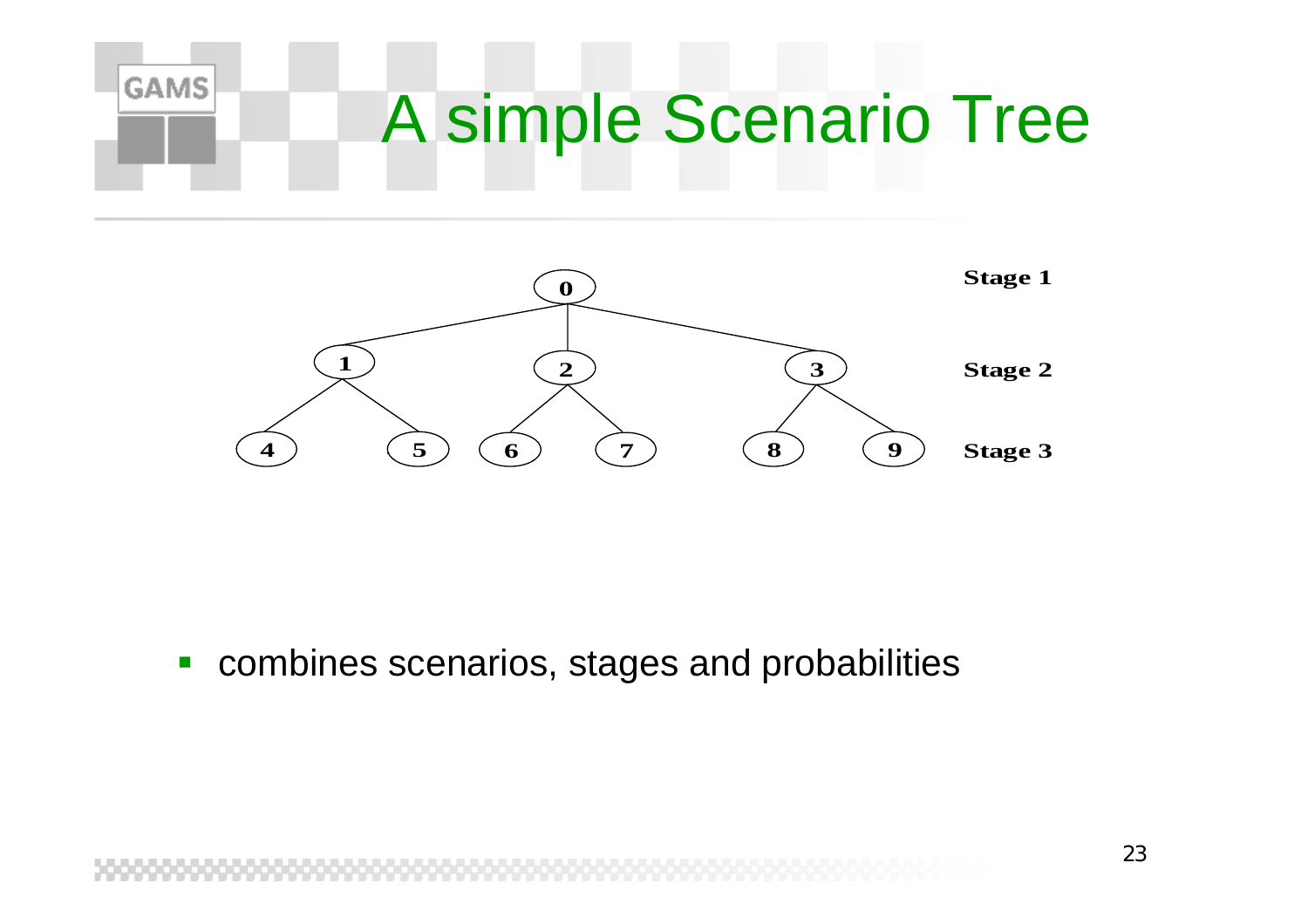### Another Scenario Tree

**GAMS** 



Exchange Rate **Exchange Rate**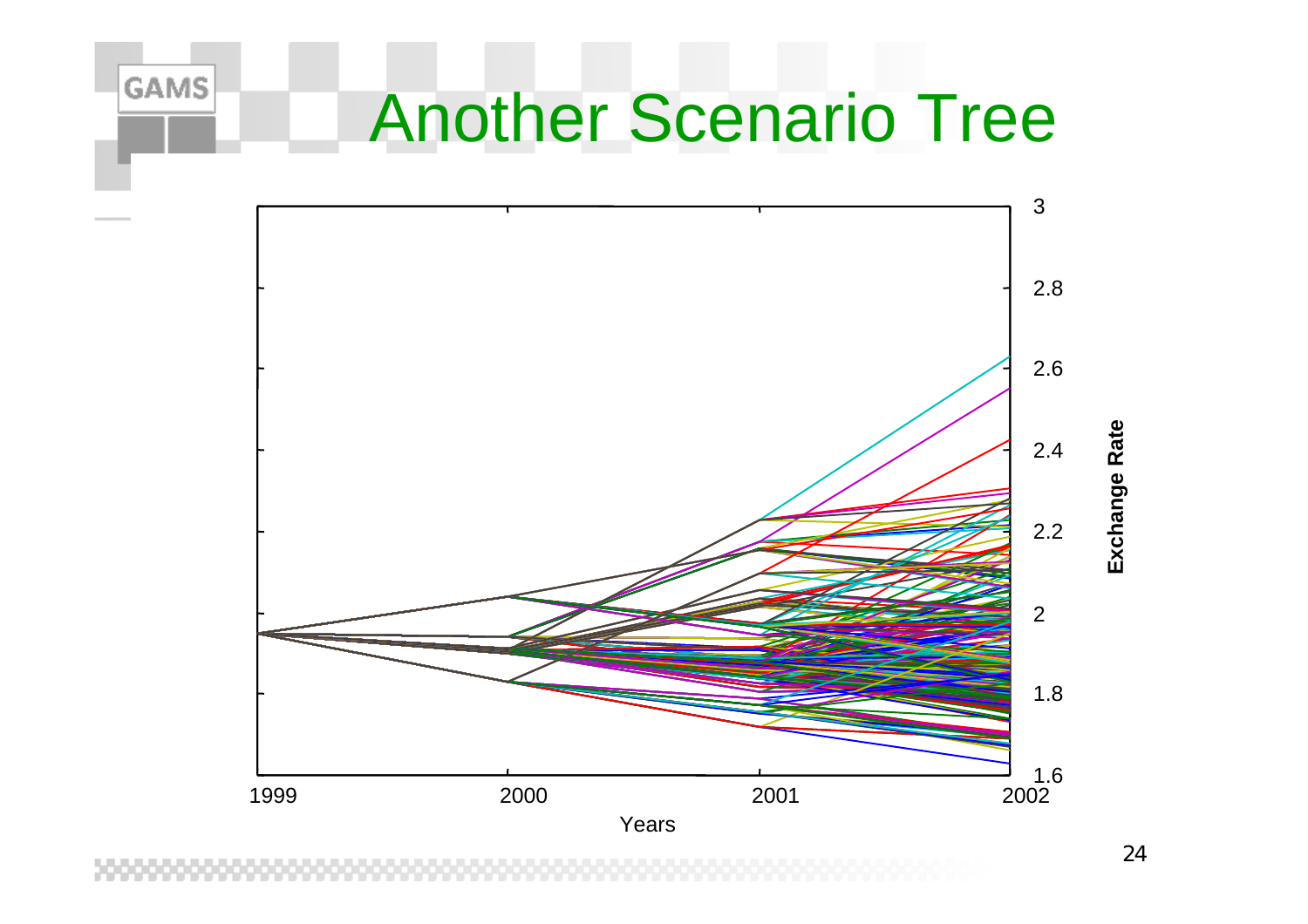### Stochastic Programming Some Challenges

- **-** Domain specific knowledge
- **Impacts** of uncertainty:

- Does it make a difference and is it worth the effort?
- How far can one get with a certain budget?
- **Development** and **Fall-Back Strategy**?
- and the state of the state of the state of the state of the state of the state of the state of the state of th **Data** (availability and importance of certain and uncertain parameter)  $\bm{\rightarrow}$  Generation of "good" scenarios and definition of stages
- Interpretation and Presentation of **Results**
- $\mathbf{r}$ **Maintenance** of the system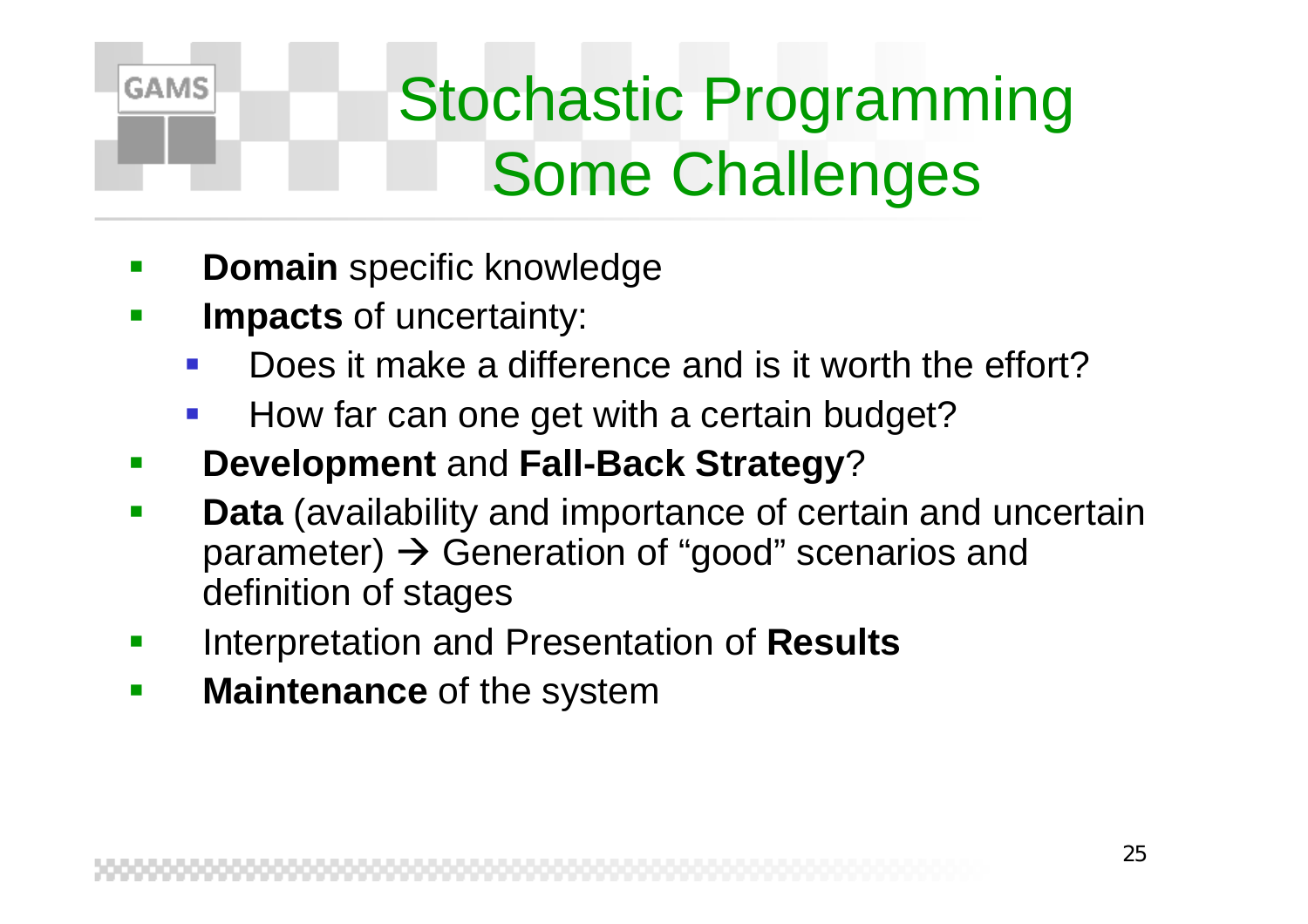

Stochastic Programming Technical Challenges

- **Deterministic equivalent**: Includes all scenarios and stages  $\rightarrow$  Size of model explodes
- Challenges (among others):
	- Programming and generation difficult
	- Solution may not be possible
	- Interpretation and validation of results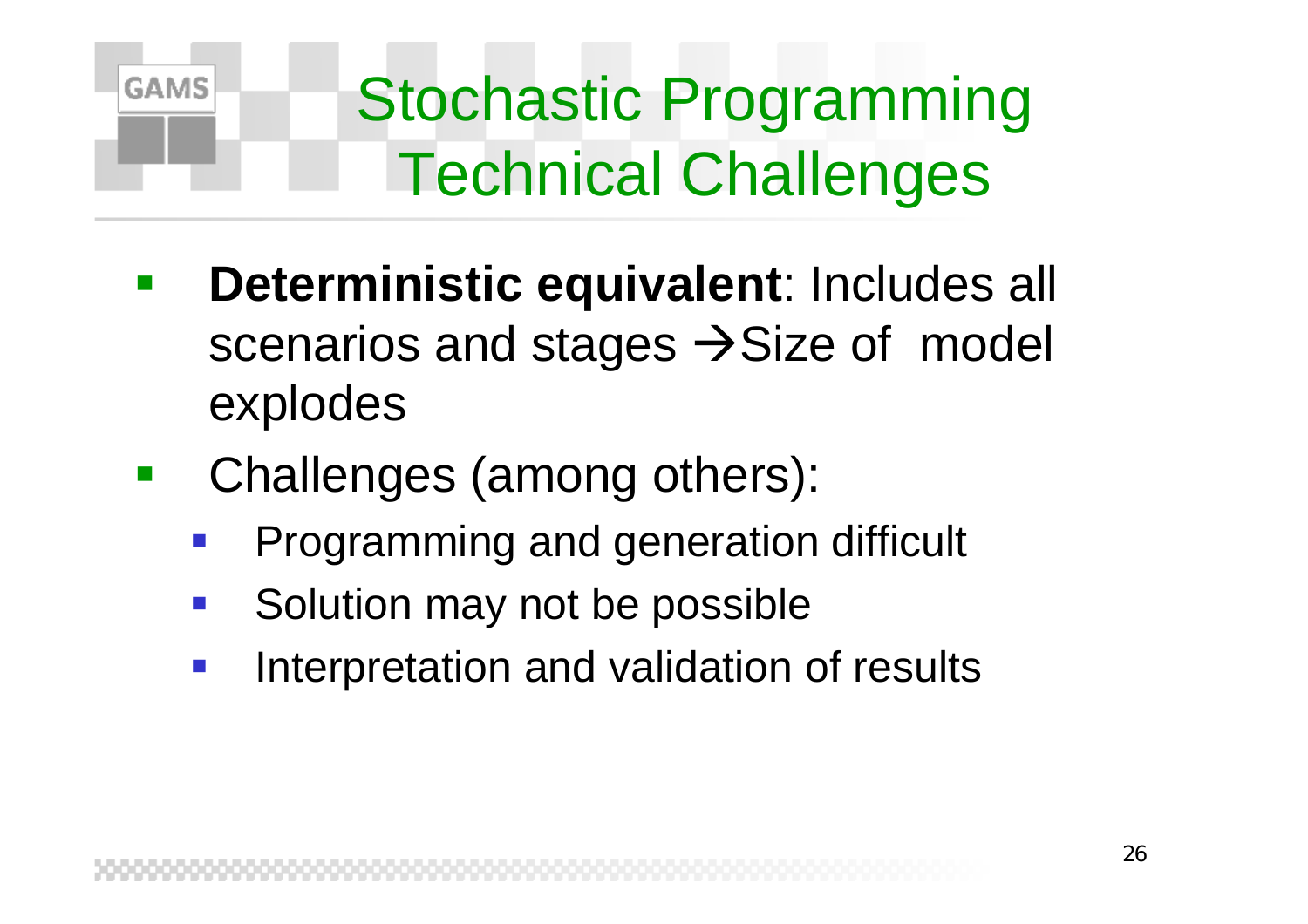## Facing these (tech.) Challenges

1. How does GAMS support the modeling of Stochastic Programming Problems?

- 2. Some scenarios only differ slightly  $\rightarrow$  Can we **reduce** the **number of scenarios** ?
- 3. Stochastic Programming **Problems** are structured  $\rightarrow$  How can we take advantage of **specialized solution techniques** for Stochastic Programming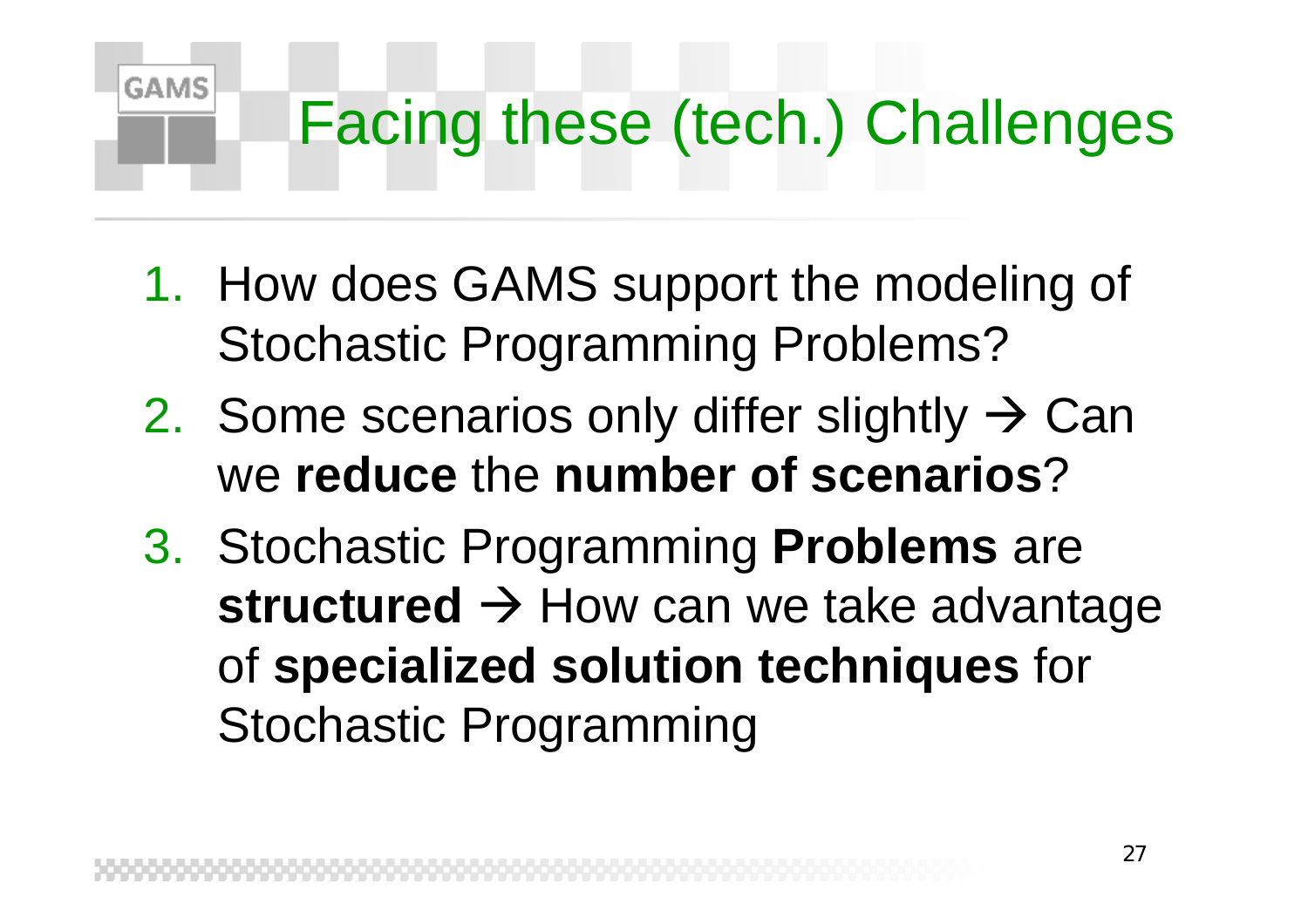### Stochastic Programming in GAMS

- Support for **huge problem instances**: **64 Bit** OS (PC) and **Grid Computing** (experimental)
- **Reliable** and **fast import** and **export** of data and results
- **Service Service Visualization** of results

- **New language elements** might improve reliability of :
	- $\mathcal{L}_{\mathcal{A}}$ Random distributions for some problem data
	- $\mathcal{L}_{\mathcal{A}}$  Special expressions and conventions for scenario trees and stages
		- Special sets for trees: Root, nodes, leafs, ancestor and child relations; automated generation of trees
		- Connection of variables or constraints to certain stages: A variable or constraints is only active at a certain stage: x.stage(i)=1;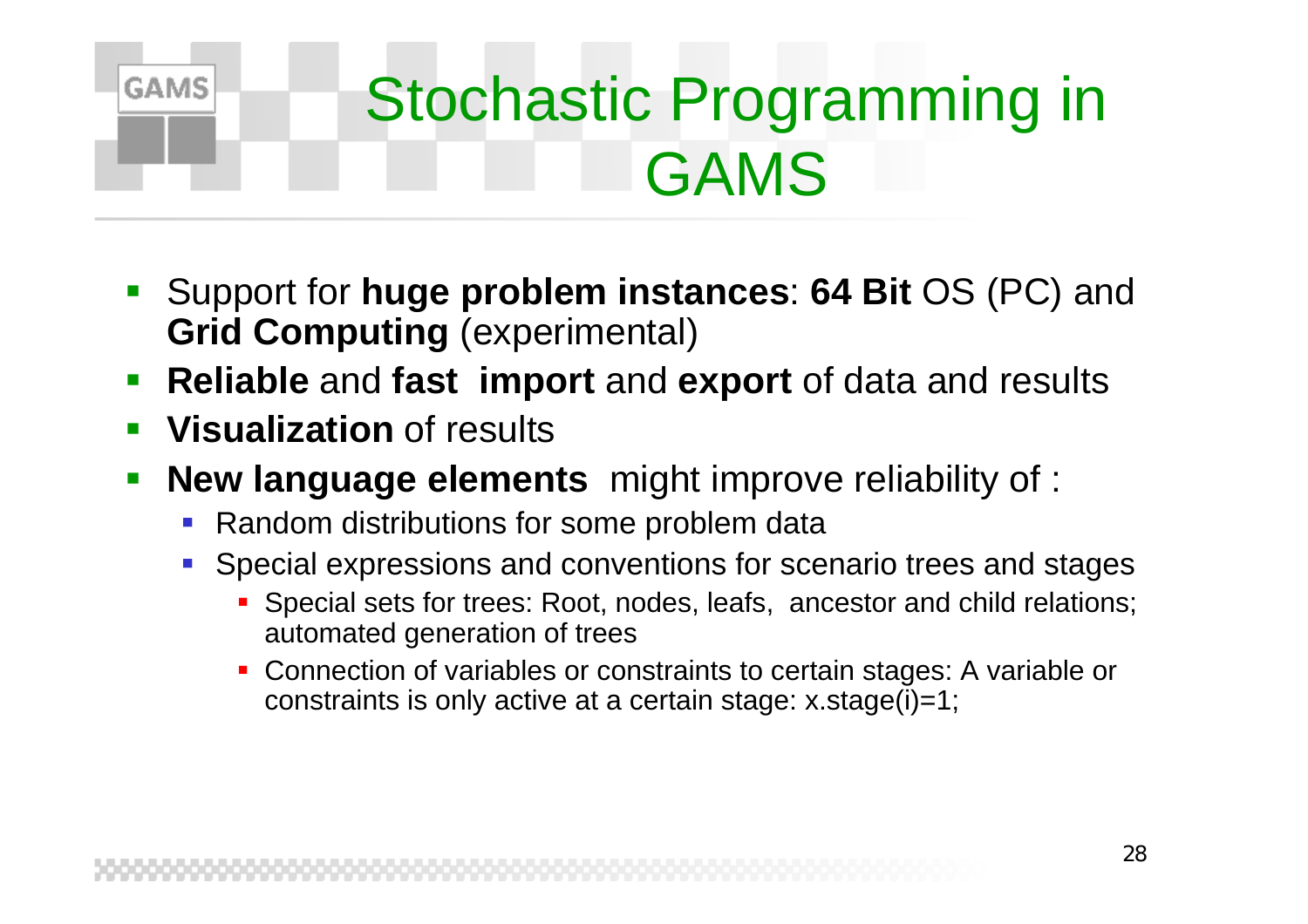### Scenario Reduction



**GAMS** 

#### Æ *Goal: Find an approximation of the original scenario tree with less nodes*

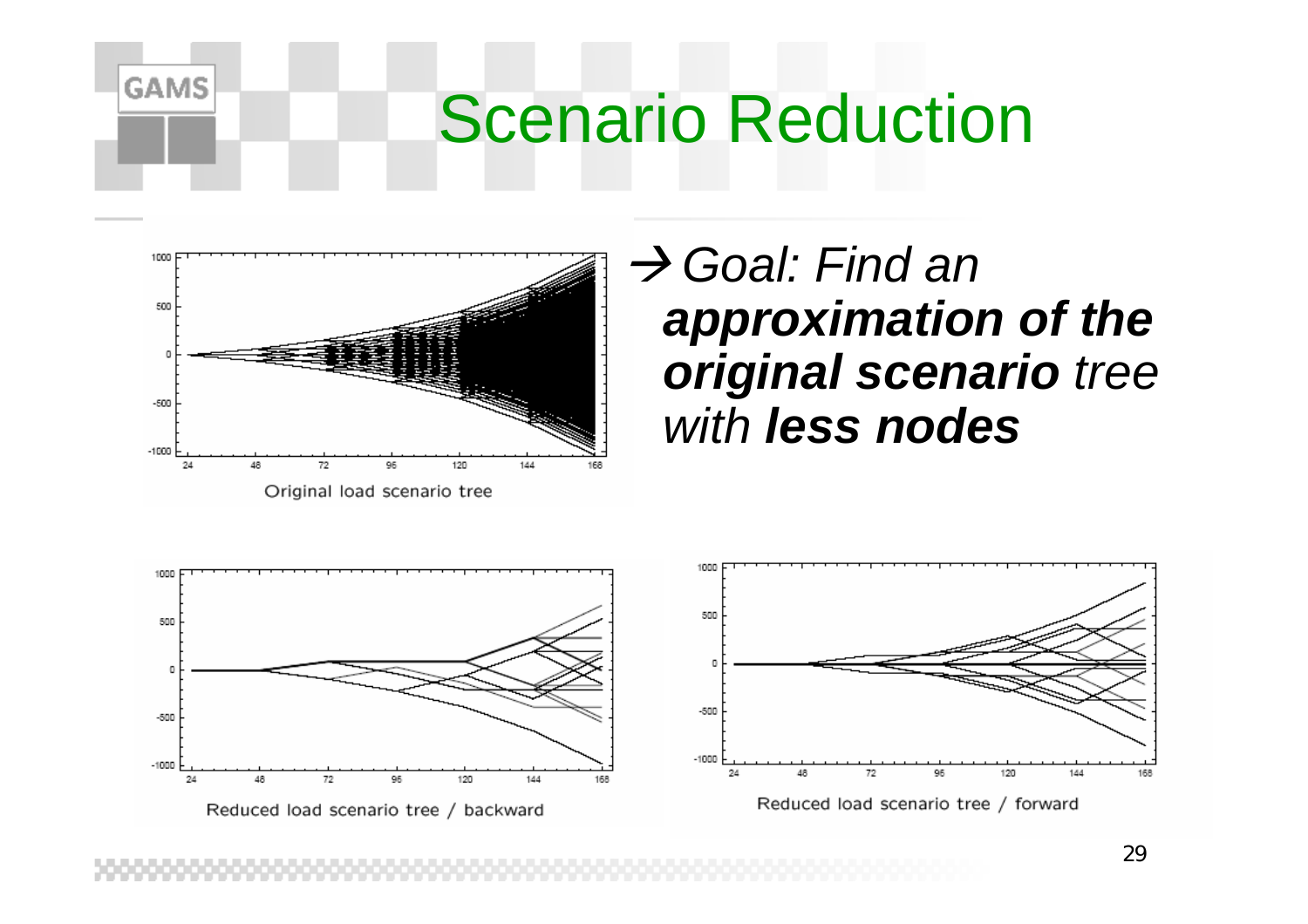

### Scenario Reduction **Steps**

- 1. Write a the stochastic model including the full tree structure
- 2. Pass the tree structure to SCENRED\*
- 3. Reduce tree and reallocate probabilities
- 4. Import reduced tree back to GAMS
- 5. Solve the model with the reduced tree structure
- \* SCENRED has been developed by Groewe-Kuska, Heitsch & Römisch, Humboldt-University Berlin, Germany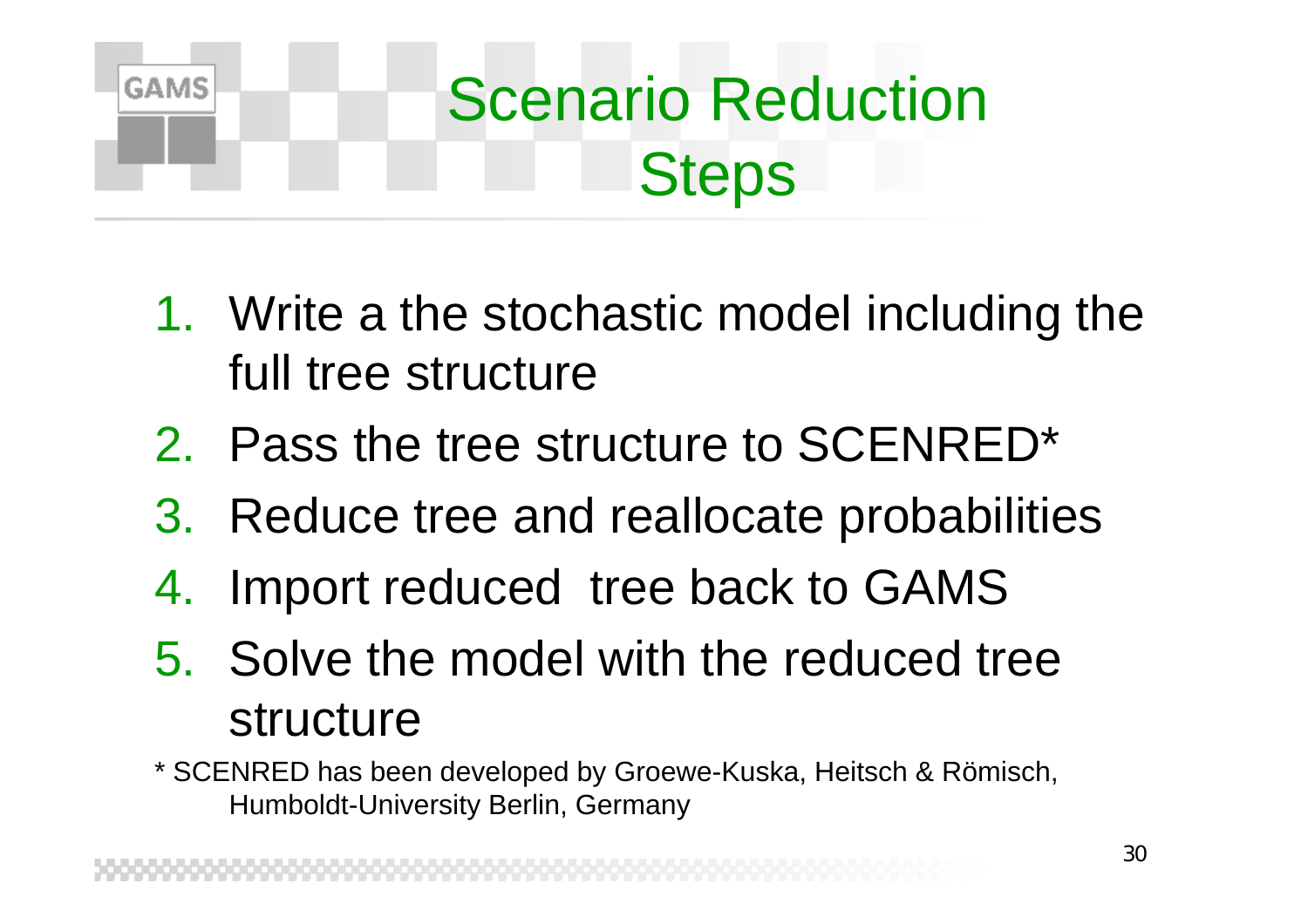## Specialized Algorithms

OSL Stochastic Extensions (IBM):

- **Example 2 Solves n-stage stochastic linear programs** with recourse
- Nested **Benders decomposition**
- **Requires deterministic equivalent** representation of the problem, which may be **huge** but is **solver independent**
- GAMS made substantial investment producing a solver independent interface, but unfortunately the product is **no longer supported** by IBM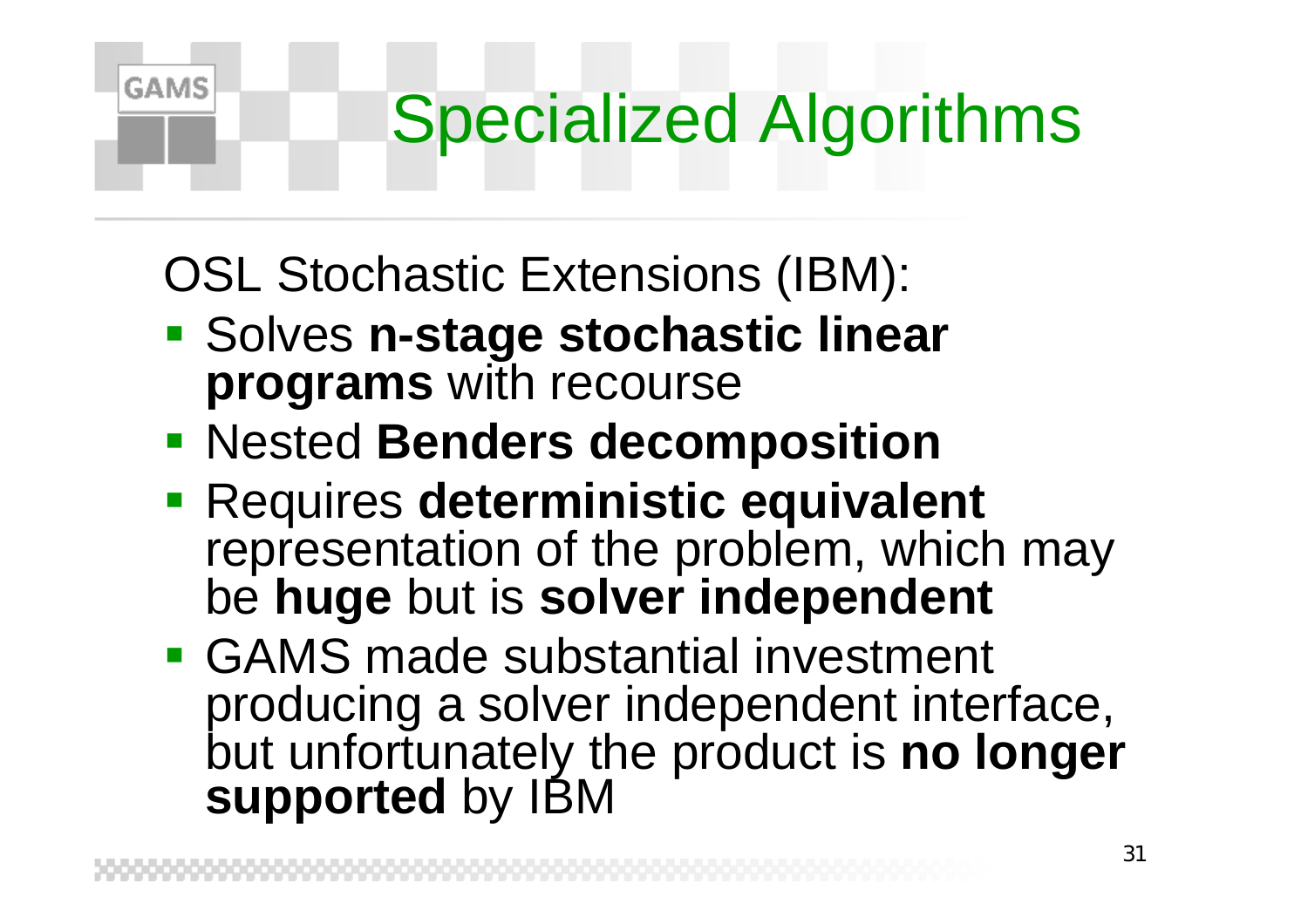## Specialized Algorithms

#### DECIS (Infanger)

**GAMS** 

**Solves two-stage stochastic** linear programs with recourse



- **Benders decomposition and** advanced importance sampling techniques
- **Requires additional information describing** the uncertain elements of the core model in a form, which is **not compatible** with other solvers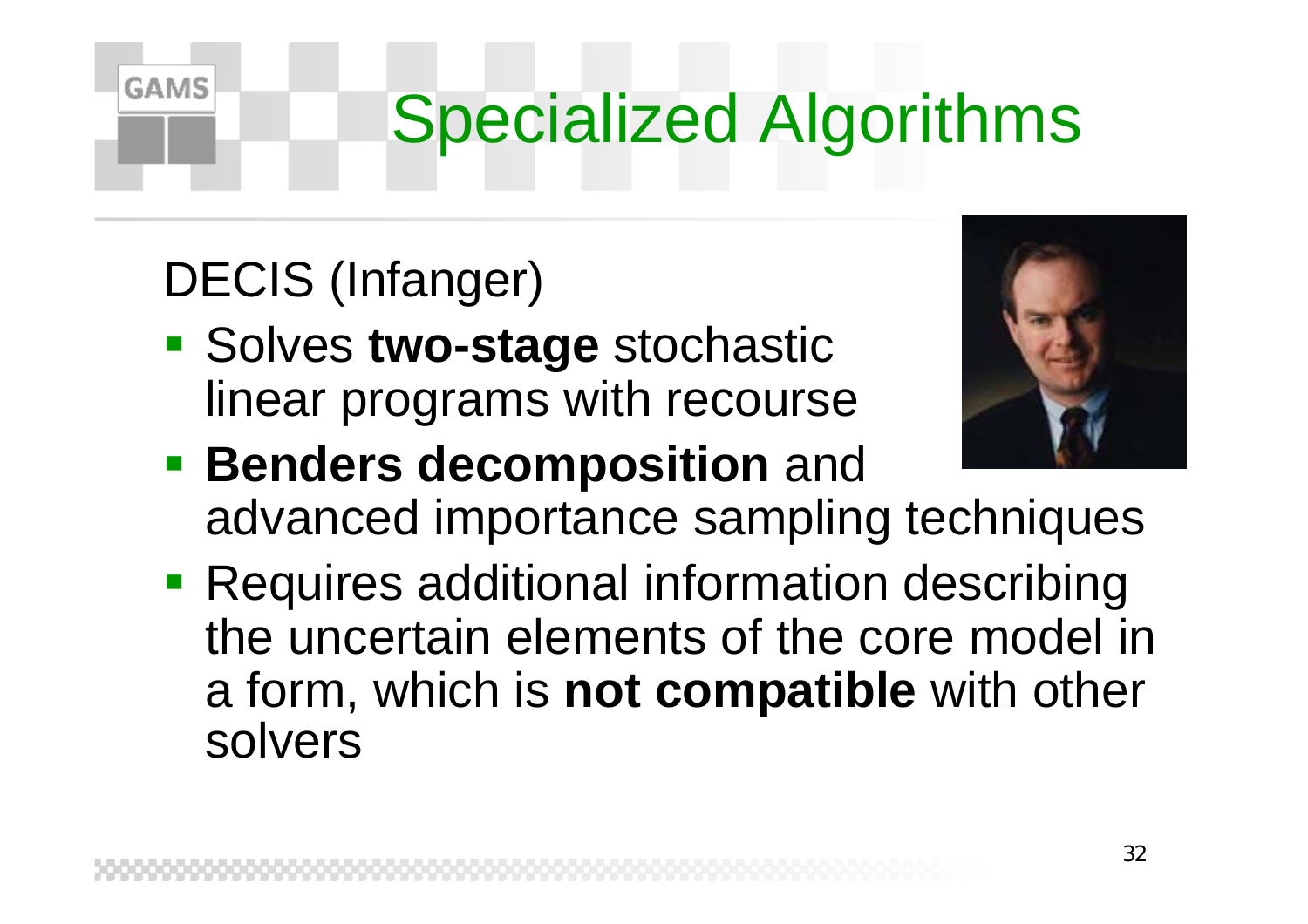

Main Problem:

- $→$ **No uniform (solver independent) problem representation** (both for the input and output)
- **→ Various approaches**, not yet clear which standard will be adopted